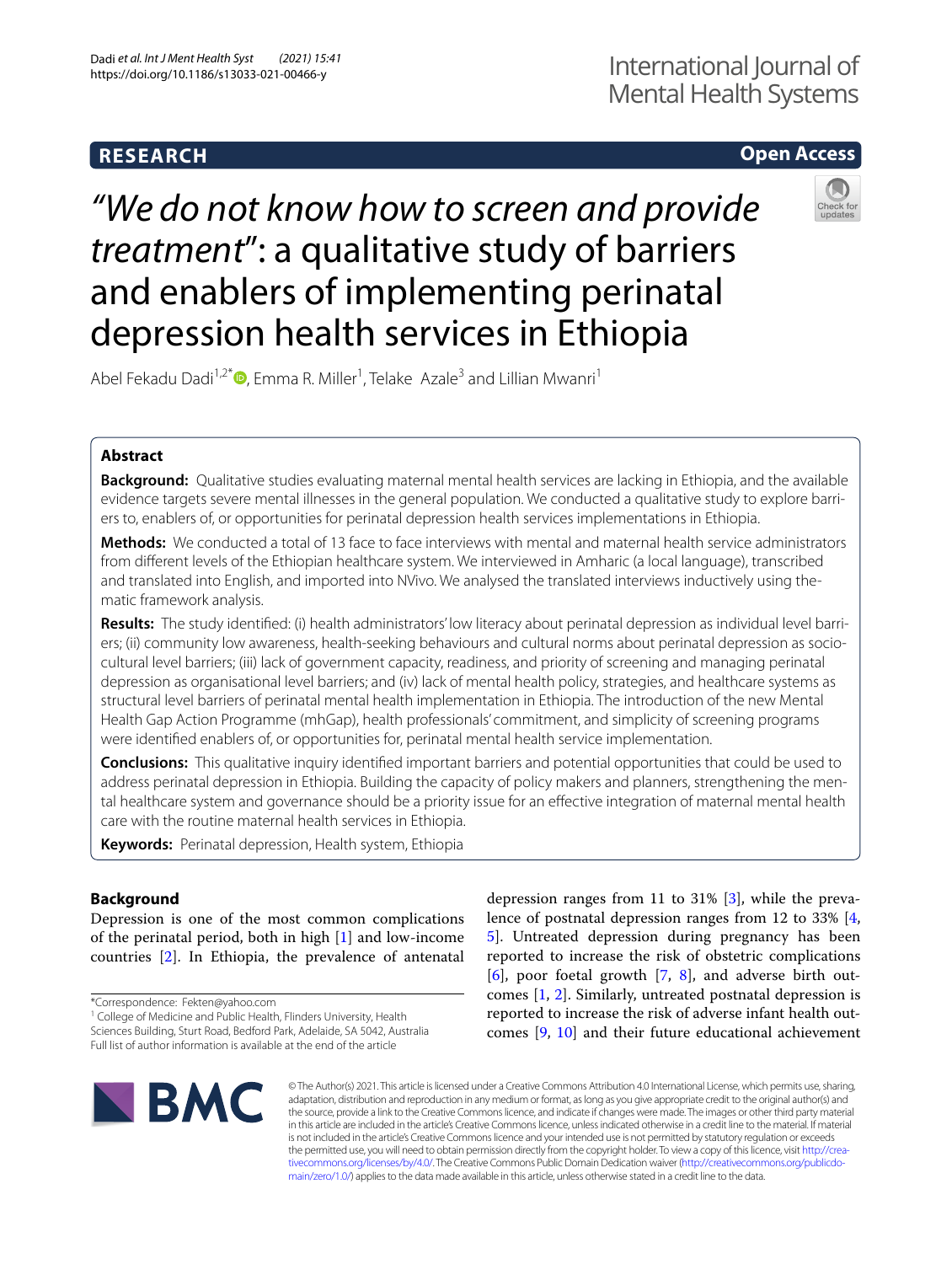$[11]$  $[11]$ . The negative impacts of perinatal depression on family and social disruption have been reported in diferent studies [\[4](#page-12-3), [12](#page-13-6), [13\]](#page-13-7).

There have been efforts to mitigate the substantial burden of perinatal depression in developed countries, but much remains to be done in low-and middle-income countries  $[14–18]$  $[14–18]$ . In terms of access, mental health services in Ethiopia are numerically limited, geographically inaccessible, and hospital-based  $[19]$  $[19]$ . The treatment gap for postnatal depression is near to 95% [[20](#page-13-11)], and, while unknown at this stage, it is expected to be similar for antenatal depression. Barriers to poor treatment are multifactorial and could be associated with personal behaviour [[21,](#page-13-12) [22\]](#page-13-13), the severity of the disorder [\[20\]](#page-13-11), social norms [[23\]](#page-13-14), and the lack of efective mental health care systems  $[24]$  $[24]$ . There is a global initiative to reach women with mental disorders by integrating mental and maternal health services [[25](#page-13-16), [26](#page-13-17)]. However, situational analysis in fve low- and middle-income countries showed a limited capacity of the health systems regarding feasible detection and treatment strategies [[27\]](#page-13-18).

In order to provide the right maternal mental health care where and when it is needed, it is critical to integrate maternal mental health services into the existing health system [\[28](#page-13-19)]. Appropriate service delivery, human resources for health, information, health technologies, budget, and governance structure are fundamental to building an efective health system [\[29](#page-13-20)]. Two programs have been running in Ethiopia to scale up maternal mental health services: (i) A Program for Improving Mental Health care (PRIME), which aims to generate evidence on the implementation and scale-up of mental health service integration  $[30]$  $[30]$ ; and (ii) The Emerging mental health system in low-and middle-income countries (Emerald), which aims to improve mental health outcomes by generating capacity and evidence  $[31]$ . The Emerald program focuses on identifying health system barriers and developing solutions to improve the efective delivery of mental health services. Although there have been some quantitative studies focusing on severe mental illnesses in the general population in Ethiopia [\[19](#page-13-10), [32](#page-13-23), [33](#page-13-24)], there is a lack of qualitative studies that have investigated maternal mental health system and identifed barriers to efective care of antenatal depression. In-depth information provided by qualitative approaches would help to identify gaps in policy, program, and health system that need to be addressed for successful integration of mental health services into routine maternal health services. This qualitative study explored health administrators' and community perspectives of the health system's response, barriers and enablers for efective perinatal depression care service delivery in Ethiopia.

# **Methodology**

# **Theoretical framework**

We used Smith's et al. [[34\]](#page-13-25) Multilevel Conceptual Framework for barriers hindering maternal mental health services to aid the analysis, synthesis and summarizing of the study findings. The model posits that mental health service delivery is afected at individual, organizational, sociocultural, and structural level. Individual level barriers include factors such as knowledge, attitude, and behaviour of the community, health professionals, and health administrators working at different levels. The sociocultural related barriers include language, cultural values of the community, and women's perceptions of perinatal depression. The organizational-level barriers include the capacity and readiness of the health facilities or organizations to provide maternal mental health services. This might have elements such as lack of resources (trained workforce, money), time (patient load), space (lack of adequate offices), lack of clarity in role and responsibilities, lack of working manuals, screening tools, treatment guidelines, and protocols. Finally, structural level barriers include lack of policy, program, and strategies, low attention and initiation by the government, and lack of transparent system and structure.

#### **Study setting and recruitment of study population**

Ethiopia, a country located in the Eastern part (horn) of Africa, is administratively subdivided into nine regional states and two central cities  $[35]$  $[35]$ . The Ethiopian Federal Ministry of Health (FMOH) is mandated to formulate national policies, plans and programs for the health sector. Under FMOH, all regions have health bureaus, zonal health offices, hospitals, and health centres. Health structures under FMOH are centrally controlled, and all plans and programs cascade to the lower level of the health system. In the Ethiopian health care system, mental health service delivery involves the two wings of the healthcare system structure, health administrative wing that includes health offices from the federal to the district level health offices and health service delivery facilities such as hospitals and health centres. In health service delivery facilities, perinatal women can directly visit the psychiatry clinics for mental health services. Alternatively, they can visit the maternal and child health (MCH) clinics for routine follow up where they might be screened for mental health problems. Similarly, in health administrative wing, the mental health care team and MCH care team are involved in perinatal mental health service delivery. Health administrators from diferent levels of the healthcare system were interviewed to explore the barriers to and enablers of perinatal depression health services in Ethiopia.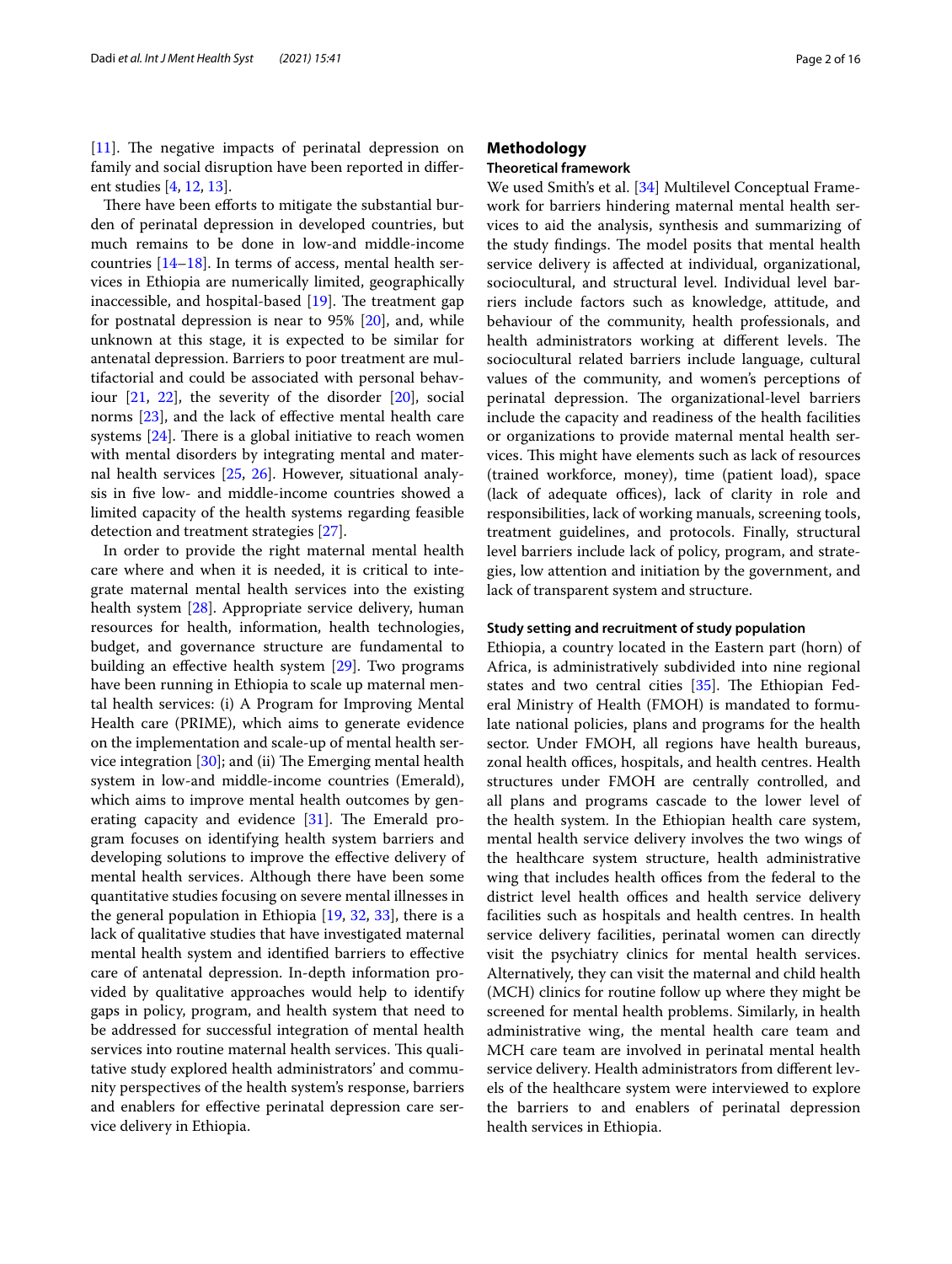We purposely sampled health administrators from different levels of the Ethiopian healthcare system focusing in Amhara Regional State [\[36,](#page-13-27) [37](#page-13-28)], to explore their perspectives and gain an in-depth understanding of perinatal depression care service delivery. The aim was to recruit study participants who had been closely involved in the healthcare system and can provide better opportunity to potentially explore the barriers to and enablers of perinatal depression health services. We interviewed a total of 13 participants who were leaders at diferent levels in mental health or maternal health services. The number of participants interviewed was determined by information saturation  $[36, 38]$  $[36, 38]$  $[36, 38]$  $[36, 38]$ . As the health system policy, programs and guidelines are controlled centrally, all regions and health administrators working at diferent level would have the same level of experience in implementing perinatal depression health services as they are all governed by a common set of guidelines. So, it was practical and justifable to reach information saturation with this small study participants.

# **Recruitment of participants**

Figure [1](#page-2-0) (in supplementary information) shows the recruitment strategy we used at each level of the healthcare system. In the Ethiopian healthcare system, in health facilities, a pregnant woman can directly visit the psychiatry clinic for mental health services or maternal health clinics for perinatal services. As such, women with depression symptoms might present at both clinics. Therefore, health administrators working in the two clinics (maternal and psychiatry) from two referral hospitals were involved. Administratively, the maternal health care team and the mental health care team could be involved in perinatal mental health service delivery. Therefore, health administrators working as mental health and maternal healthcare team leaders at diferent levels of the Ethiopian healthcare system were involved. The remaining three participants were health professionals leading maternal and child health teams in three health centres.

# **Data collection**

We used a pre-tested semi-structured interview guide prepared in English and translated to Amharic (local language of the data collection area) to collect the data. The interview guide was developed based on literature related to the main research question. The interview guide developed in the way that it captures health service administrators' knowledge, attitude, experience, and health system readiness to handle perinatal depression health services. In addition, we used probes, cues and prompts that directed the interviewees to focus on areas relevant to the research topic to enable collection of relevant and in-depth data  $[39]$  $[39]$ . The principal investigator (AFD) interviewed each participant face-to-face in

<span id="page-2-0"></span>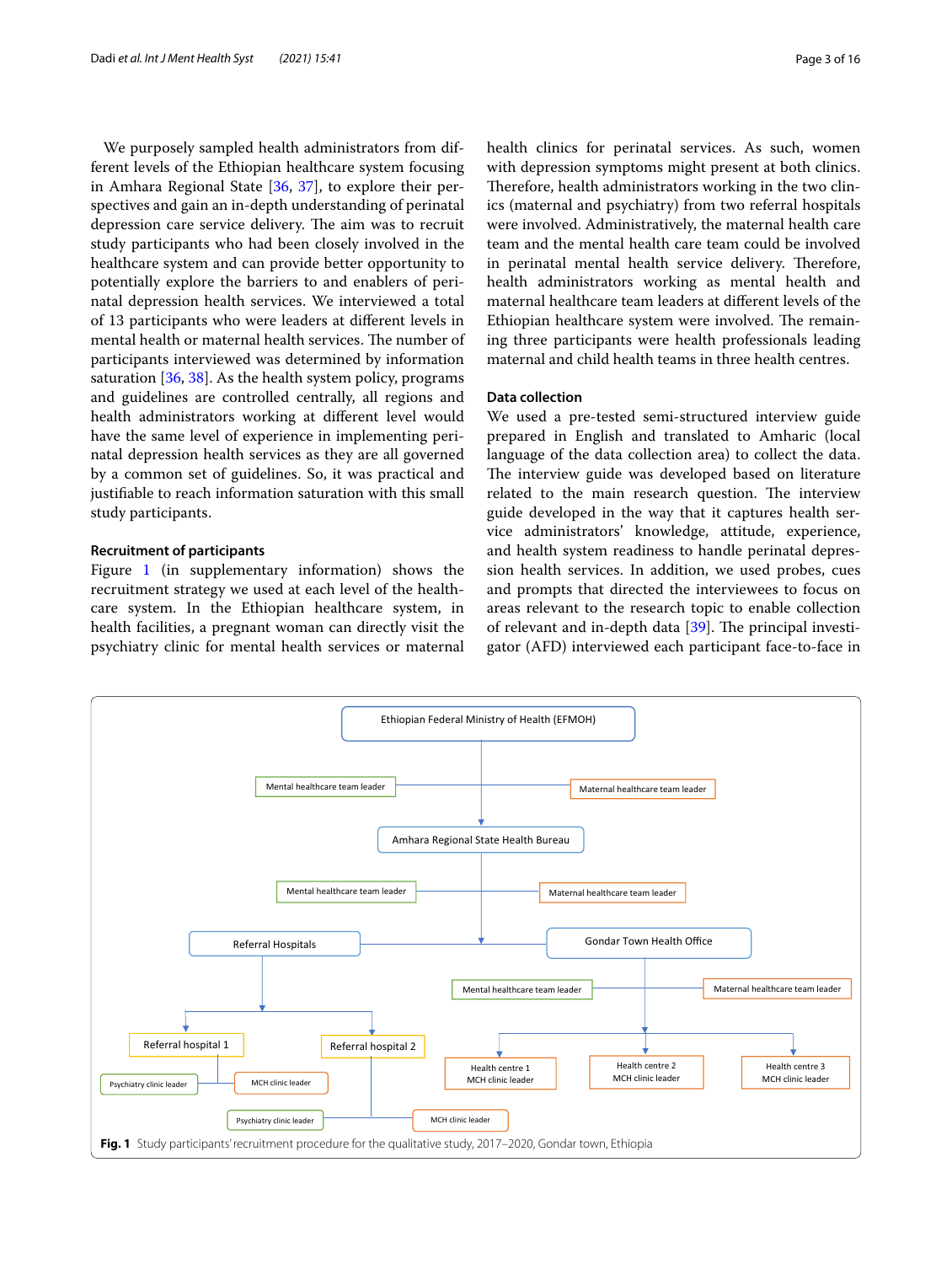their private offices (which were quiet, secure and comfortable) to maintain the quality of the recordings and facilitate open discussion  $[40-42]$  $[40-42]$ . The interviews were audio-recorded and took 15–35 min, with a summary of important points made at the end to make sure that the responses were correct and fully documented.

#### **Ethical consideration**

The research was approved both by the Social and Behavioural Research Ethics Committee of the Flinders University, Australia (reference number 7959, 2018) and the Institutional Review Board of the University of Gondar (reference number O/V/P/RCS/05/1601, 2018). Study participants were informed about the purpose, objectives, and their right to decline participation or withdraw from participation at any time. Informed consent was obtained from each participant. Privacy and confdentiality were maintained throughout the study.

#### **Data analysis**

We transcribed and translated the audio-recorded interviews verbatim, imported the data into NVivo software [[43\]](#page-13-33) and applied a thematic framework analysis [[44](#page-13-34)]. We used a semi-structured interview guide to collect the data and a thematic framework analysis is found to be the best fit for analysis. The analysis involved the following steps: data familiarisation, coding, identifcation of a thematic framework, indexing, charting and data interpretation. Data familiarization occurred through the processes of transcribing and repeated listening to audio tapes, which helped to systematically identify initial ideas for coding [[40](#page-13-31)]. After coding the frst two transcripts, a thematic framework was developed by the research team for indexing the remaining transcripts. Indexing in NVivo is accomplished by adding concepts and ideas from the transcripts to the related codes and categorise created in the identifed thematic framework. We used both inductive and deductive approaches to account for categories that were known a priori and those that originated from the data [[45](#page-13-35)]. A framework matrix that clearly outlined the themes, sub-themes, and their description with their respective fles and references was developed. Finally, the emerged themes, sub-themes with their clear descriptors were organized, presented and interpreted for meaning. Each theme and sub-themes with their central meaning were described and presented supported by quotes obtained from the study participants [[45](#page-13-35)[–48](#page-13-36)].

## **Results**

#### **Characteristics of the study participants**

Socio-demographic characteristics of the participants are described in Table [1](#page-3-0). A total of 13 participants were <span id="page-3-0"></span>**Table 1** Characteristics of the interview participants involved in a qualitative study, Gondar Town, Ethiopia ( $N=13$ )

| <b>Participant characteristics</b>                     | Participants( $N = 13$ ) |
|--------------------------------------------------------|--------------------------|
| Median age (range)                                     | 34 (26, 55)              |
| Sex                                                    |                          |
| Male                                                   | 9                        |
| Female                                                 | 4                        |
| Median work experience in the health system<br>(range) | 11(4, 35)                |
| Profession                                             |                          |
| Midwifery                                              | 6                        |
| Psychiatrists                                          | $\mathcal{P}$            |
| Psychologist                                           | 1                        |
| Master of public health                                | 4                        |
| Place of work                                          |                          |
| Health offices                                         | 6                        |
| Hospitals                                              | 4                        |
| Health centres                                         | 3                        |

<span id="page-3-1"></span>**Table 2** Summary of barriers to and enablers of perinatal depression health services implementations in Ethiopia, 2018  $(N=13)$ 

| <b>Themes</b>                                                          | Sub-themes                                                                                                                                                                                                                                                      |
|------------------------------------------------------------------------|-----------------------------------------------------------------------------------------------------------------------------------------------------------------------------------------------------------------------------------------------------------------|
| Understanding about perinatal depression                               | 1. Conceptualising peri-<br>natal depression<br>2. Management of and<br>interventions for peri-<br>natal depression<br>3. Consequences of<br>untreated perinatal<br>depression<br>4. Perceptions on com-<br>munity awareness<br>about perinatal depres-<br>sion |
| The health care system                                                 | 1. Perinatal mental health<br>policy and health care<br>system<br>2. Government capacity,<br>readiness, and prior-<br>itisation of perinatal<br>depression                                                                                                      |
| Enablers and opportunities for perinatal depression screening services |                                                                                                                                                                                                                                                                 |

involved in this study, nine of whom were male (69%). The median age of participants was 34 years (range 26–55 years) and the median work experience was 11 years (range 4–35 years). Participants' professional backgrounds were varied, with midwifery [\[6\]](#page-13-0) and public health [\[4](#page-12-3)] being the two largest groups.

Three main themes and 6 sub-themes were identified that best explained our research questions. These are described in Table [2](#page-3-1).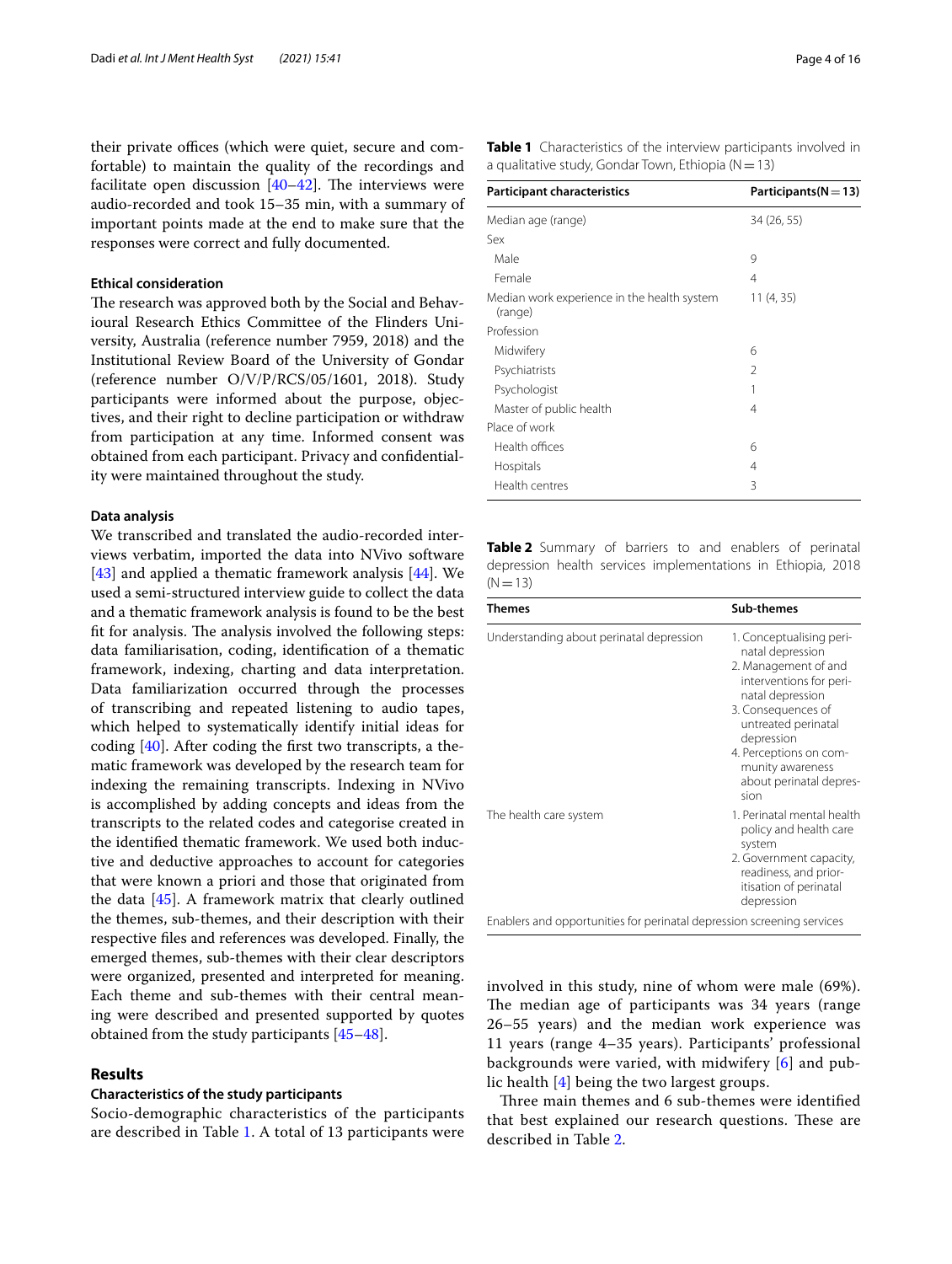#### **Understanding about perinatal depression**

Seven key sub-themes emerged from the frst theme, explaining the roles that health administrators and community mental health awareness and cultural issues played as barriers to implementing perinatal depression health services in Ethiopia.

#### **Conceptualising perinatal depression**

Some administrators related the concept of perinatal depression to the WHO defnition, which proposes health as a state of complete physical, mental and social well-being and not merely the absence of disease or infrmity [[49\]](#page-13-37). One health administrator interviewed said:

*A mother is said to be healthy as defned by the WHO: if she can use her mind properly, if she can resist for any source of stressors, if she is fruitful in any work or activity, and if she can manage or administer her family properly. In line to the WHO defnition, health is not merely the absence of disease but should also include mental wellbeing. (Male, aged 32 years)*

Other participants used a range of indicators to defne maternal mental health: (i) adhere to perinatal follow-up and usual activities; (ii) overcome challenges (e.g. adjust or withstand life stressors or events related to parenthood); (iii) be confident about herself and her pregnancy (e.g. she has positive thoughts, she is happy and feels healthy during pregnancy or after birth); (iv) have good social and personal interactions.

*So, if the mother is mentally healthy, she should be socially, physically, and mentally healthy. In the other way, if she can perform her usual activity, comes for follow-up services, and if she can comprehend what clinicians have said about her health, we can say she is mentally healthy. (Female, aged 50 years)*

Nearly half of participants stated that they did not know about perinatal depression, or they were not sure about it. Other respondents argued that there was no literature or documents written about perinatal depression and the available working guidelines by the government did not mention perinatal depression. Some respondents did not distinguish between perinatal and post-natal depression. One of the interviewees indicated their lack of knowledge about perinatal depression:

*I do not have any idea about perinatal depression though I am a non-communicable disease officer. We are using the new non-communicable disease guideline developed by the Federal Ministry of Health and* 

# *perinatal depression is not included in the guideline. (Male, aged 41 years)*

There were range of understandings expressed by participants, some of whom indicated relatively limited awareness about risk factors for perinatal depression. Several respondents proposed that individual characteristics such as female sex, younger age or older age, and personal misbehaviours such as substance use, alcoholism, drug and smoking are risk factors for depression. One of the participants mentioned,

*Tose who are addicted to alcohol, chat, cigarettes are more depressed. After they already immersed into it, and when they could not get these substances, they would develop depression symptoms. (Male, aged 52 years).*

*The reason for this (depression) might not be clear but the epidemiology showed that depression is higher in females than males. This might be because women are not emotionally strong than males. (Male, aged 29 years)*

Fewer than a quarter of participants proposed that stress associated with the physiological and hormonal changes happening during pregnancy and the postnatal period could lead to depression and this mostly happen in the frst trimester of pregnancy. To demonstrate this, participants said:

*Depression could occur during pregnancy or after birth because of some hormonal imbalances and the women would beneft from psychosocial support given by partner or any family members. (Male, aged 26 years).*

*...especially pregnant women, if in their early stage of pregnancy, when they feel diferent or start thinking about their pregnancy and the new environment after birth, they might be exposed to depression. (Male, aged 29 years)*

Most participants, however, argued that the perinatal period by itself was not a risk factor for depression except for women facing additional risk factors such as early age or frst-time pregnancy, cultural beliefs, economic concerns, lifestyle risks such as substance misuse, poor health status during the perinatal period, sleep problems, and/or psychosocial problems related to marital relations, limited partner and social support, or unwanted or unplanned pregnancy.

*Sometimes it (depression) might happen to women when they are in low economic condition or fnancial struggle. Mostly, pregnant mothers who were pregnant for unwanted or unintended pregnancy are also stressed. If there are young to their age and very*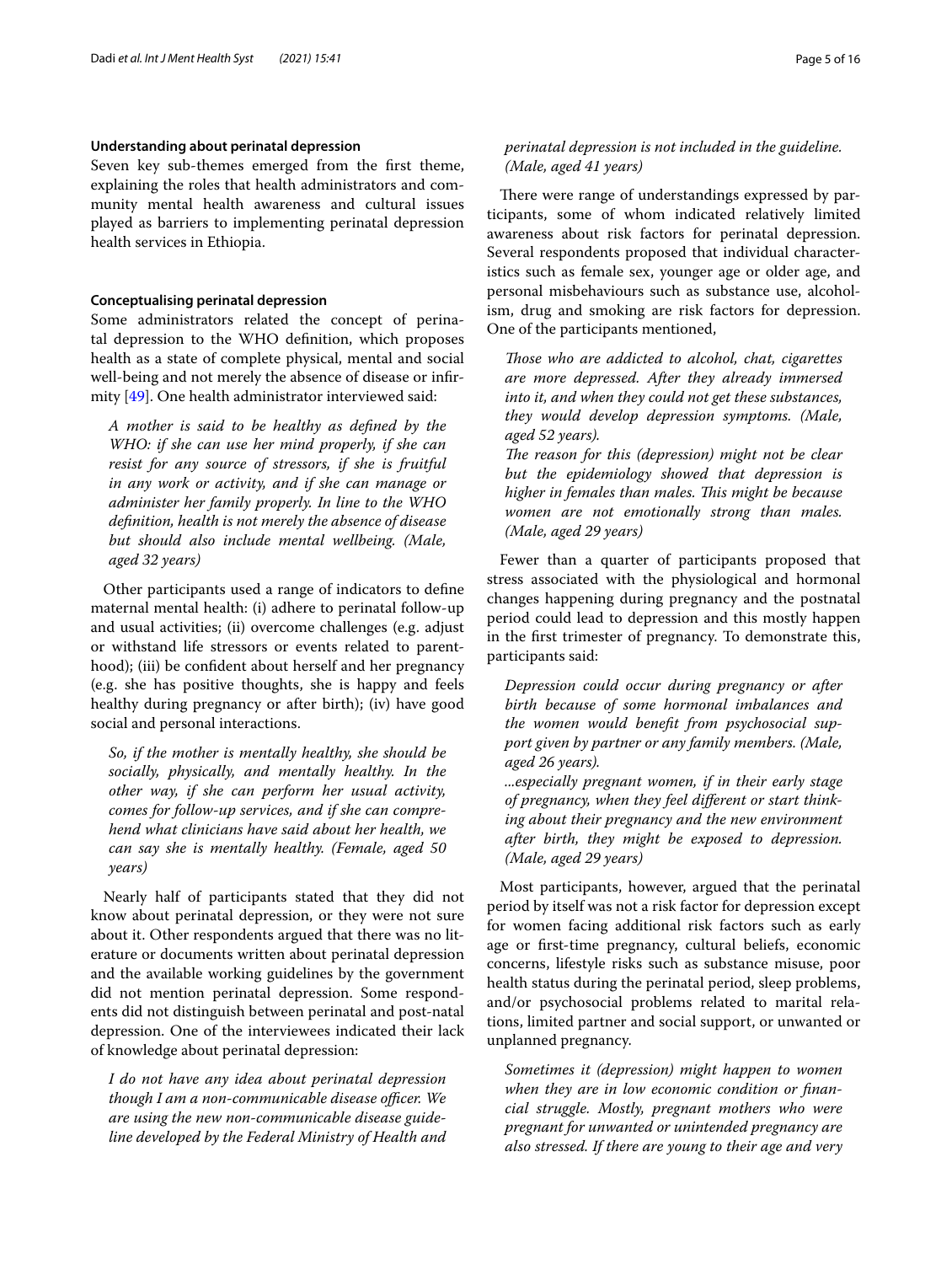*difcult for them to handle the pregnancy or they have other duties, they might start to feel depressed. However, I do not believe that pregnancy by itself is a risk factor for depression. (Female, aged 55 years). … as a culture, when everybody comes to visit the mother, cofee should be served, and such gathering having repeated cofee ceremony might afect their (women) sleep frequency and quality as it is known that cafeine interferes with sleep. Taking care of their kids for long time in the night and their responsibility of leading family put these women not to have adequate sleep leading them to stress and depression. (Male, aged 29 years)*

Further cultural risk factors for depression identifed by participants included the lack of a person accompanying the mother during delivery.

*…, for example, there is a saying after delivery called, "they leave me alone" or "she/he left me alone". Psychosis or post psychosis might occur like*  this. Isn't it? They might be tensioned for unknown *reasons; can't we say this a peripheral psychosis? (Female, aged 55 years).*

While psychosocial, genetic, and biological changes related to pregnancy and childbirth were identifed as risk factors, some participants stated their belief that the cause of perinatal depression is not well known.

The cause of depression could be related to deliv*ery, pregnancy, genetics or natural, but this is one of the controversial issues for debate. (Male, aged 32 years).*

Most participants described signs and symptoms of perinatal depression that fell into either physical or psychosocial categories. Physical symptoms included feeling tired, being sleepy, loss of appetite, weight gain, headache, disorganised speech, not responding, inability to speak, unable to accomplish daily activities, over-sleeping, mood changes, shivering and unconsciousness. Psychosocial symptoms proposed by participants included feelings of worthlessness, sadness or sorrow, hopelessness, stress or anxiety, loneliness or self-isolation, dissatisfaction with health services, agoraphobia, inappropriate clothing, suicidal ideation and even suicide attempts.

*Mother with depression could show signs such as lethargic, not speaking correctly, unable to give their address, I know these. For example, they might not care for themselves or their foetus or infant. if they have HIV, they might not use condoms correctly. They might not be satisfied with their routine life, they might hate to do their usual activity, or they hate to speak to you. They might show feeling of*  *worthlessness, suicide, sad, sorrow, tiredness, and they would not dress their clothes properly. (Female, aged 55 years)*

One participant indicated that they were not sure whether depression symptoms were diferent for perinatal women than the general population and was not able to mention general signs and symptoms that everybody with depression shows.

*It is not specifcally to mothers, that I do not know, but I can tell you the general signs and symptoms of depression that anybody with depression could show. (Male, aged 32 years)*

**Management of and interventions for perinatal depression** Participants' knowledge or awareness about perinatal depression was not specifc. Participants commonly compared the extent of depression occurring during pregnancy and after birth. Some suggested that depression occurred more commonly during pregnancy than after birth. Another argued that depression rarely occurred during pregnancy but was more common after birth.

*In some of the mothers, it might occur early like during their frst trimester, but most of the time, it occurs at the end of the pregnancy. After birth, it is not common, but depression might occur in a few of the mothers. (Female, aged 32 years) Sometimes depression might occur at the time of delivery though it was not reported in our institution. However, most of the time it occurred after delivery or during the postnatal period. (Male, aged 27 years).*

Furthermore, not all participants were able to identify the period by which signs and symptoms of perinatal depression might manifest:

*Honestly speaking I do not really know the time by which these mothers start to show signs of depression or develop signs of depression. (Male, aged 32 years).*

Participants' attitudes towards a specifc time of screening for perinatal depression is correlated with the time of occurrence of depression. Those who believed that depression is a problem of pregnancy perceived that screening should be conducted during any contact made with pregnant women during pregnancy, and they proposed the ANC visit as an appropriate time. Those who believed that depression was a problem of the postnatal period stated that depression screening should take place during the postnatal visit. In general, the best time proposed by many participants was at the time of ANC and PNC visits.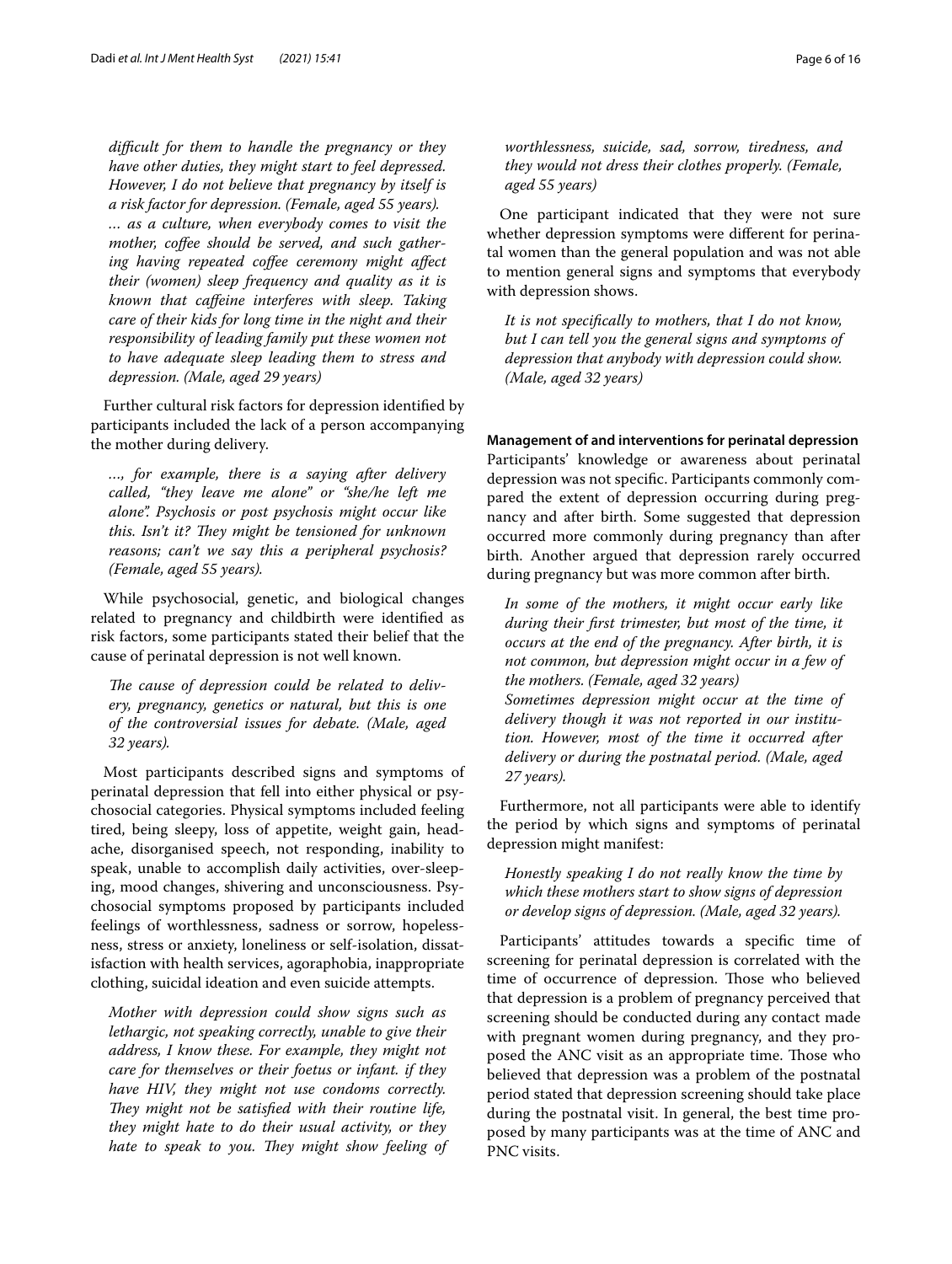The screening should take place starting from the *time of pregnancy until the postnatal period as we do not exactly know when the depression signs start to manifest. However, we give focus to postnatal depression as its prevalence is high. When we say postnatal, it includes from four to six weeks. (Male, aged 28 years).*

*Mainly if it (depression) should be screened, screening should be conducted during pregnancy when she comes for ANC follow up, when she comes for delivery, and thirdly after delivery when she comes for PNC follow up. (Male, aged 27 years).*

Some participants indicated that screening for depression should be conducted at outpatient departments in health facilities.

*I would be happy if screening could be done all the times. For example, in the outpatient department. Yet, we do not have psychiatry nurses in our health centre, and if we have one that can screen depression, this will help in reducing its burden. (Female, aged 55 years).*

Other participants suggested that perinatal depression screening could be conducted during house to house visits.

The screening of depression for mothers should be *started at their home by health extension workers as the urban health extension workers' package addresses mental health issues. (Male, aged 41 years).*

Disagreeing with the above, another participant working at a higher level in the healthcare system claimed that there was no evidence clearly showing that depression during pregnancy is common or that screening should be implemented.

*There is nothing that says pregnant mothers are at risk of depression, and they should be assessed at this point. For example, I know that a pregnant mother who has suspected to have sexually transmitted diseases should be checked and treated after three months. But there is no study that recommended time by which depression during pregnancy should be assessed and treated. There is no screening procedure for depression in pregnancy. (Male, aged 52 years).*

Two main views emerged from the analysis: (i) mothers with depression symptoms should be referred to hospitals because these are the only places where antipsychotic drugs are available, (ii) psychosocial support should be provided by health professionals, partners or families of mothers. Almost all participants recommended psychosocial support in the frst place, with treatment for psychosis if the condition was severe.

*For those who had depression, we provide social support by identifying possible sources of depression through psychological treatment or psychotherapy. If it (the depression) is severe enough, we provide them with psychotic drugs. And for mothers who have minor depression, their family should be informed or advised on how to provide them (the mothers) with support. (Male, aged 34 years)*

# **Consequences of untreated perinatal depression**

Almost all participants raised concerns that untreated depression would develop into a severe mental health disorder and potentially lead to suicide.

*Unless we diagnose and treat depression at an early stage, it might develop into an irreversible psychiatric problem such as dementia, which is unwanted. (Male, aged 29 years).*

Most participants also suggested that untreated depression could lead to maternal suicide and death, proposing this could be through worsening to a severe form of health disorder that afects health seeking behaviour or makes women feel lonely and hopeless. Other participants suggested that depression directly leads to death because it is reported to be a major cause of death worldwide. Interviewed hospital workers stated:

*Finally, if they are not treated from depression, they start to feel hopeless and, at last, go to suicide. When they had severe thought of hopelessness, they start asking about what is living for them. As they lose the meaning of life, living in this world would be nothing for them. So, they start with the idea of suicide, then they attempt and commit suicide at the end. (Male, aged 34 years).*

The end consequence is death as depression by itself *is a disease that cause death. (Male, aged 27 years)*

The effect of perinatal depression on foetal development and birth outcomes was discussed. Participants explained the link in several ways. (a) Not using antidepressant medication correctly could afect foetal development and birth outcome; (b) genetic transmission of depression via placenta could lead the newborn baby to foetal distress and death; (c) depression could cause high blood pressure that would complicate the pregnancy and lead to abortion; and (d) depression could afect the nutritional status of the pregnant woman and foetal development.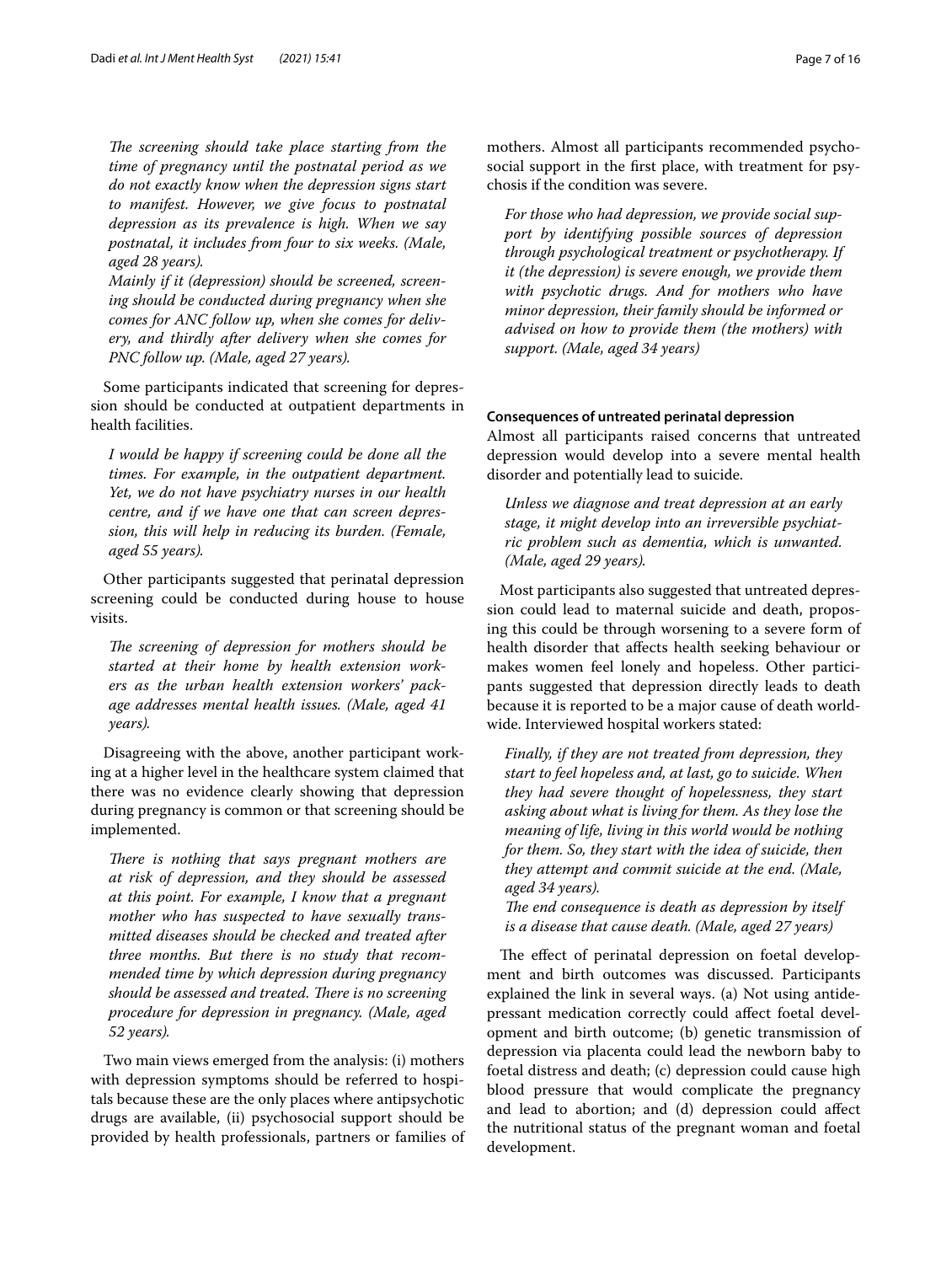*Her foetus might have retardation, and in our culture, it is having been believed that, if the mother has depression, it also passes to the kid genetically. Based on my information or what I have heard, your foetus is healthy if you are healthy or your foetus is active if you are active. (Female, aged 55 years) During pregnancy, a mother in severe depression might not feed herself well; if she feels unmotivated or inactive, the foetus will not develop well, its growth would be restricted, or the pregnancy might end up in abortion. (Male, aged 26 years).*

Adverse efects of perinatal depression on infant health (such as malnutrition, illnesses, and death) were suggested by the participants.

The mother might die from depression or other *related conditions leaving the newborn orphaned, which afects cares to be given for the newborn that leads to poor growth or death. (Male, aged 27 years).*

Nearly half of the participants identifed the consequences of perinatal depression on social or family disruption through reduced income, disrupted relationships, and inability to work.

*She might not correctly work what she has been working because of the depression. So, she might afect her family income as depression afects her work interest and productivity. (Male, aged 52 years).*

*Depression afects health of the mother and this indirectly afects the family. For instance, the mother might be unable to handle her family or not well functioning in performing routine activities in the family. (Male, aged 41 years).*

# **Perceptions on community awareness about perinatal depression**

Participants were concerned that women might seek out cultural and religious approaches to manage their depression rather than conventional health services by thinking of the disorder as evil and giving it other cultural meanings. Participants mentioned that public (community) awareness about mental health disorders, including depression, is low and people were not aware that such mental disorders are treatable.

*In fact, in addition to the lack of data, in our area where we are living, culturally, mothers would not prefer to go to health facilities when such disorder is happening to them. As depression is considered evil and demonic, most of the time, perinatal women prefer to go other places for service such as spiritual places to use holy water. (Female, aged 36 years)*

The other barrier is community awareness on men*tal health condition or depression, they do not know that this condition is treatable. (Male, aged 52 years).*

# **The health care system**

Three sub-themes emerged from interviews under the main theme of the fragmented healthcare system: (i) perinatal mental health policy and strategy; (ii) perinatal mental healthcare system; and (iii) government capacity, readiness, and prioritisation of perinatal depression.

## **Perinatal mental health policy and health care system**

Most participants expressed concerns that mental health services in general were compromised. Participants tried to underline the lack of attention to mental health services in Ethiopia by highlighting the lack of mental health policies and programs that should guide government activities.

*So, I can say mental health issue and concerns are not receiving much attention from the top government. For example, if you try to contact the health bureau for issues concerning mental health, nobody gives you attention and services. Even when it is related to our ward (psychiatry ward). Generally, there is a lack of attention, starting from the policy framework, curriculum, and training. (Male, aged 34 years).*

The absence of clear policy frameworks and programs might also afect appropriate training and allocation of human resources for mental health. The lack of properly organised mental health structures at diferent levels of the Ethiopian healthcare system may also stem from the lack of a national mental health policy and related programs. Despite being the second most populous region in the country, it does not have organised teams of mental health experts or mental health specialists able to plan and establish mental health services at the regional level. One participant said:

*There is no mental health focal person at the regional level. If there is no focal person, nothing would be done. But if there is a focal person, he/she can plan, deal, arrange … (Male, aged 34 years)*

The general national mental health strategy developed in 2012 [[50\]](#page-13-38) did not specifcally address mental health need of vulnerable groups such as perinatal women, peoples with disabilities, and incarcerated people. Nearly all participants confrmed that the available national mental health strategy did not specifcally focus on the diagnosis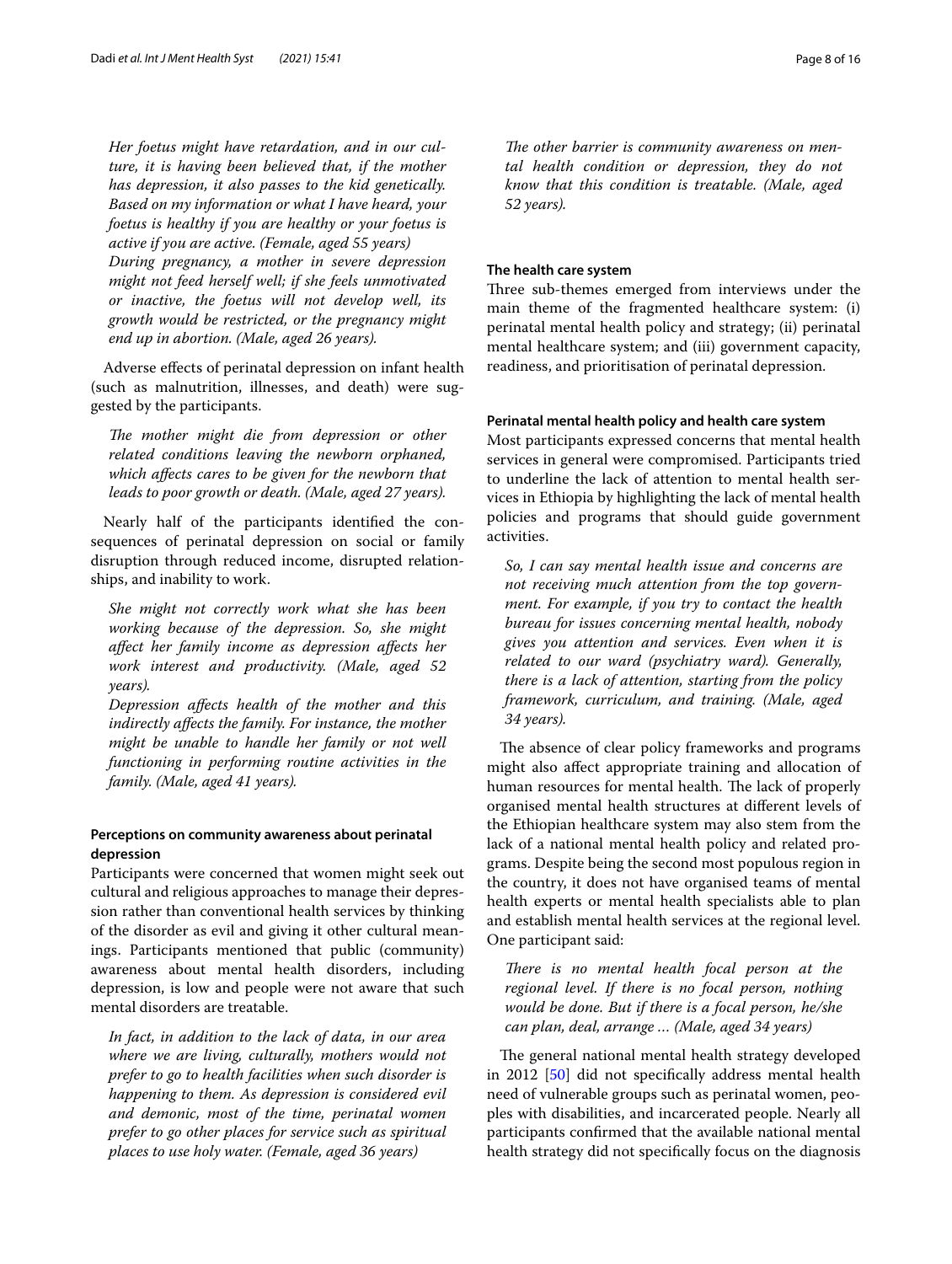and treatment of perinatal depression. The following quote demonstrates this:

*We do have a general country-level mental health strategy, but it is not specifed for age, sex, or specifcally designed for pregnant mothers, and it is a general approach. (Male, aged 34 years)*

The main barrier, agreed by almost interviewees, was the lack of an established system to prevent, screen, and treat perinatal depression. As one participant described:

The system might be challenging; for example, it *would be difcult to say that clinicians in the area of ANC can know and screen depression. If you go to other health facilities or such clinics and ask how they are screening pregnant women with depression, they would tell, we use nothing. Tis itself can be part of the system. So, if the mother has depression during pregnancy or after delivery, she might be missed or misdiagnosed because of the lack of provision to identify the problem. And as a psychiatry clinic leader, if I want to create a system like if I want to assign a psychiatrist in ANC or PNC department to screen depression, nobody allows me, and this is part of a system too. (male, aged 28 years)*

# **Government capacity, readiness, and prioritisation of perinatal depression**

All those interviewed agreed that there was no efective or adequate guidance for managing perinatal depression in health facilities at diferent levels of healthcare delivery.

*Yes, I can say the Federal Ministry of Health (FMOH) has no initiative, plan, and readiness to screen, treat, prevent, and control perinatal depression in the healthcare system. So, if FMOH has no such initiatives, it isn't very easy, or it is obvious that health structure beneath the FMOH would have no such initiative as every activity we are doing is based on the FMOH direction. (Female, aged 36 years)*

Participants identifed reasons for such little attention due to: (i) reduced priority of perinatal mental health; (ii) lack of knowledge about the burden and consequences of perinatal depression; (iii) lack of training of health professionals in screening depression; and (iv) high patient loads.

# *Lack of knowledge and reduced priority of perinatal mental health*

*Health administrators working at higher levels of the healthcare system, where policy and strategy are* 

*developed, were found to have less knowledge than those working at lower levels of the healthcare sys*tem. There also appeared to be *insufficient information about the consequences of perinatal depression to make perinatal depression a priority focus of the government, as one participant working at a higher level of the health care system said:*

*As I told you about this, there are no separate and*  specific activities. The primary thing about perinatal *depression is that we do not consider it as a public health problem of signifcance, and we do not have data about it. It has not been the forefront of public health priority threats in this region. (Female, aged 50 years)*

It has been believed that perinatal depression is not a leading cause of mortality and morbidity in Ethiopia, compared with other communicable and non-communicable diseases of pregnancy and childbirth. One participant mentioned the following to show that perinatal depression is not a priority issue for the government:

*Because of many other communicable and noncommunicable diseases that need fast attention, perinatal depression is not given a high priority. To reduce maternal and child mortality, hypertension, obstructed labour and infections causes higher numbers of deaths than depression. As such, if we strictly work on these issues, we might bring more changes in maternal health. We are also one of the low-income countries with limited resources, and the Ministry of Health might believe that more attention should be given for such conditions than depression. As you see, due to there being many health issues in the country, the government prioritises and focuses on interventions that beneft most of the women. (Male, aged 29 years).*

# *There is lack of training in screening for depression*

The question about who should be responsible for screening needs to be clearly addressed in the healthcare system and enough personnel should be trained and made available in all health facilities that are expected to intervene in perinatal depression. This comes back to perinatal depression not being included as a priority health item in the country. Human resource development is a main issue for any perinatal mental health strategy and plan, but without such plans, attention given to human workforce development would be compromised. One participant working as a coordinator at a higher level of the health care system said:

*Starting screening service is not easy. We do not have health professionals who trained in mental health. It*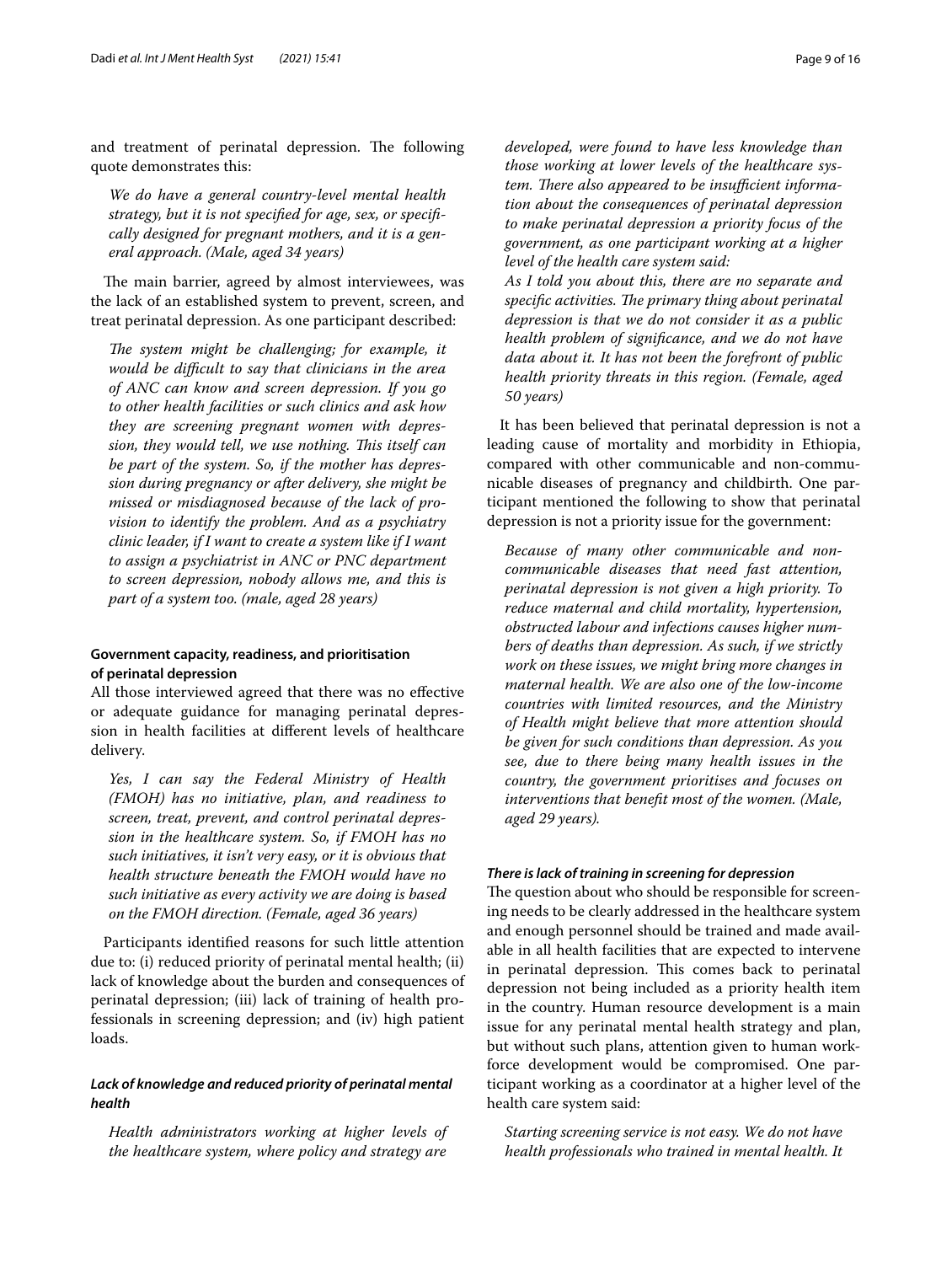*needs a psychiatrist to screen and manage perinatal depression, and these professionals are minimal, including those who are in schools. So, we do not have trained professionals now, and it is challenging. (Male, aged 52 years)*

#### *There is high patient load*

As explained in a previous section, Ethiopian health facilities always are required to treat large numbers of patients with various acute and chronic health problems. At the same time, the country is placing increased demands of health professionals in health facilities. This might affect perinatal depression screening and management because of the time required for even relatively brief consultations with perinatal women. One interviewee said:

*As this is a tertiary hospital, every client comes for better service. As such, due to time limitation, it is not easy to rule out additional problems like depression. (Male, aged 29 years)*

# **Enablers and opportunities for perinatal depression screening services**

Participants described that mental health services as being compromised and only focused on treating those who were presenting to health facilities with severe problems. They further added that there was no system for early detection and prevention of mental health disorders in the community. However, participants identifed three potential opportunities or enablers that could help the Ethiopian healthcare system to start screening for depression in perinatal women and to establish its efective management. These opportunities were: the introduction of the WHO Mental Health Gap (mhGap) [[51](#page-13-39)] action program; health professionals' commitment; and simplicity of the screening program.

Participants suggested that the introduction of the mhGap initiative could potentially provide an opportunity to start and expand maternal mental health interventions in Ethiopia.

*Until now, the available policy does not allow nonpsychiatry health professionals to provide psychiatric services. Mental health services have been limited at the hospital level. But nowadays, because of the fndings by WHO that the burden is becoming high, mental health is getting attention. One psychiatrist used to serve a population of 100,000. These days, health professionals are being trained, protocols are being under preparation, and activities have been started under MhGap initiatives to bring mental health services to health centre level. (Male, aged 52 years)*

Participants hoped that screening perinatal women for depression would not be more challenging than what they currently do for everyone visiting a health facility. Health administrators mentioned that health professionals such as themselves were highly motivated to make screening available and to manage perinatal depression if the health system could be made ready for this. One participant stated that it is possible to make screening for perinatal depression available if the environment is ready:

There is no guideline and system for screening and *management of perinatal depression. If there was a system, we could identify perinatal depression. I don't think there would be a problem for us to implement if the screening program was made available. I believe there should be such a service for our women (screening, referral, treatment), I understood now. (Female, aged 37 years).*

Simplicity of the screening activity was another potential enabler for instituting screening in health facilities. Participants suggested that screening would not be difficult relative to other clinical assessments that may require laboratory facilities, and additional skilled professionals. Using a brief screening tool, screening for depression might require a maximum of 15 min to implement. Similarly, additional physical space would not be required for screening because assessments could be undertaken in the same rooms where ANC and PNC services are delivered. One participant stated that health professionals are motivated and committed to undertake screening, and the only problem is lack of skill and a supportive system.

*Yes, maybe we would screen and refer, this would be simple. I can see it is possible to screen pregnant and postnatal women with depression. I saw a Master's student who did the screening in our health centre, so it is also possible as you are also doing the screening as well. (Female, aged 50 years)*

# **Discussion**

This study explored barriers and enablers to implementing perinatal depression health services in Ethiopia. Although there was reporting of initiatives to address mental health service issues including the WHO Mental Health Gap (mhGap action program), further actions seemed to be needed to achieve efective implementation of such initiatives. For example, the current level of mental health literacy of policy makers and healthcare system leaders and the organisational context of the Ethiopian healthcare system seemed to be one of the bottlenecks for efective mhGap action program implementation [[52\]](#page-13-40). Specifcally, the following barriers were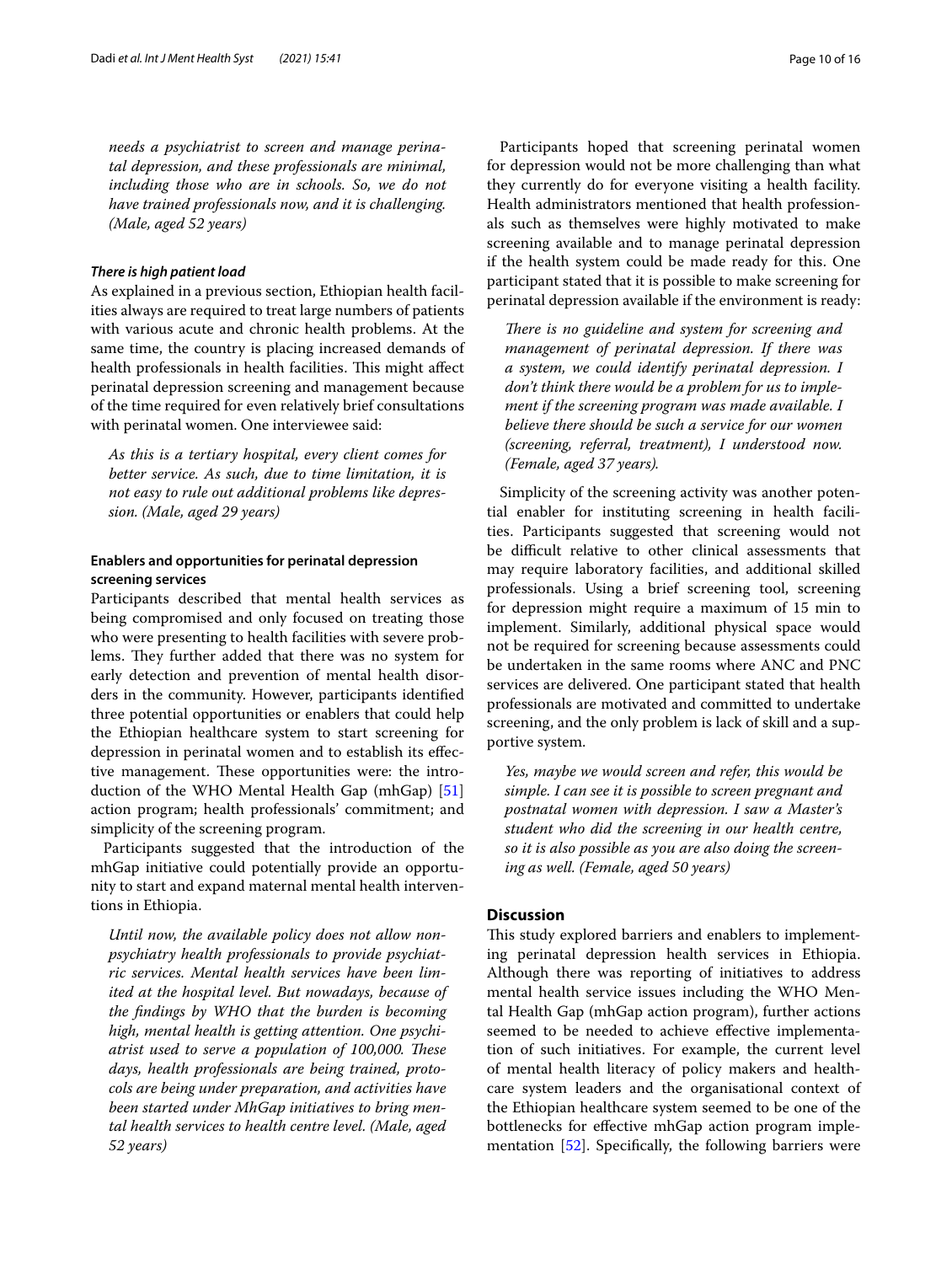identifed in the current study: (i) At the individual level, health administrators have little knowledge about perinatal depression risk factors, symptoms, optimal time for screening, treatment options, and the potential consequences of depression. (ii) At the socio-cultural level, there is low awareness about perinatal depression in the community, reduced health-seeking behaviours and prohibitive cultural norms; (iii) Organisational level barriers include lack of government capacity, readiness, and priority to screen and manage perinatal depression; (iv) Structural level barriers include lack of perinatal mental health policies and strategies, and transparency in the healthcare system. In addition, the study found that the introduction of the new mhGap action program, health professionals' commitment, and simplicity of screening program could represent opportunities for or enablers of implementation of perinatal mental health services.

Health administrators' low knowledge about perinatal depression risk factors, signs and symptoms, time of screening, health consequences and interventions are identifed as individual level barriers for perinatal depression service implementation. Consistent with our fndings, health administrators' low level of knowledge in defning and conceptualising perinatal depression emerged as one of the barrier to diagnosis and treatment of perinatal depression in other studies [[53](#page-14-0), [54\]](#page-14-1). Similarly, health professionals' low level of knowledge about signs and symptoms of perinatal depression and difficulties in identifying women with perinatal depression have been previously reported as barriers  $[55, 56]$  $[55, 56]$  $[55, 56]$  $[55, 56]$ . This low level of knowledge about perinatal depression among health administrators and health professionals knowledge could constitute a major barrier for efective integration of maternal mental health and routine health services at the primary health care level [[57](#page-14-4)]. Good mental health literacy is important for improving health, healthcare systems, and health policy [\[58](#page-14-5), [59\]](#page-14-6) and this should be a priority issue for health professionals working at administrative level. As such, previously conducted reviews in low- and middle-income countries have highlighted the need to build capacity of policy makers and planners to help strengthen mental healthcare systems [[60,](#page-14-7) [61](#page-14-8)].

Study participants identifed low community awareness about perinatal depression, health-seeking behaviours, and cultural norms as potential socio-cultural level barriers for implementation of perinatal depression healthcare services. As described by participants, many women in the community did not attend health services because cultural norms considered depression as 'evil' or 'demonic' rather than as a health problem that could be treatable. These norms are similar to cultural and community level barriers to access for mental health services identifed in a systematic review and meta-synthesis of qualitative studies in the UK [[34\]](#page-13-25) and elsewhere [[62](#page-14-9)[–64](#page-14-10)]. Similarly, low community mental health literacy and a lack of models for multisectoral collaboration between traditional and religious healers were also reported as key challenges for implementing an integrated mental health care in low- and middle-income countries [[65\]](#page-14-11). As such, health information on common perinatal mental health disorders should be provided for perinatal mothers in the community through health extension workers using a culturally sensitive approach. Furthermore, creation of awareness about the diferences between normal pregnancy feelings and perinatal depression symptoms might be required to increase health seeking behaviour of women.

Lack of government capacity, readiness, and priority for screening and managing perinatal depression were organisational level barriers to perinatal mental health interventions discussed by study participants. High patient loads, lack of trained workforce and resources such as screening tools, guidelines, working manuals, and treatment protocols were potentially linked to lack of government capacity, readiness, and priority. These barriers should be addressed if an efficient depression screening and management program is to be established in the country. Our fndings were consistent with organisational level factors reported by Smith [[34](#page-13-25)] from a multi-level model of barriers to perinatal mental health interventions. Staf workloads and lack of time with health professionals for health service linkage were reported to be barriers to screening and referral for perinatal depression in high-income countries [\[66](#page-14-12)[–68\]](#page-14-13). Furthermore, lack of training in mental health care, resources, and locally validated screening tools, together with health professionals' negative attitudes towards screening were reported as barriers in systematic reviews of qualitative studies [69-[72\]](#page-14-15). Insufficient or lack of training, unexplained long waiting times, inconsistent screening practices, and not knowing the scope of practice were mentioned as common barriers for identifcation and treatment of perinatal mental disorders in other systematic reviews [\[73](#page-14-16), [74](#page-14-17)]. Low levels of funding have also been reported as a key challenge for sustainable mental health services because of widespread poverty and inequalities of access in lowincome countries [\[75](#page-14-18)]. As such, it has been suggested that both perceived and established barriers associated with client or service providers should be addressed to create a suitable environment for implementing and maintaining mental health continuity of care in health facilities [\[76](#page-14-19), [77](#page-14-20)].

Lack of perinatal mental health policies and strategies were proposed as structural level barriers to implementation of perinatal depression health services in Ethiopia. Lack of clarity in policies about how to screen for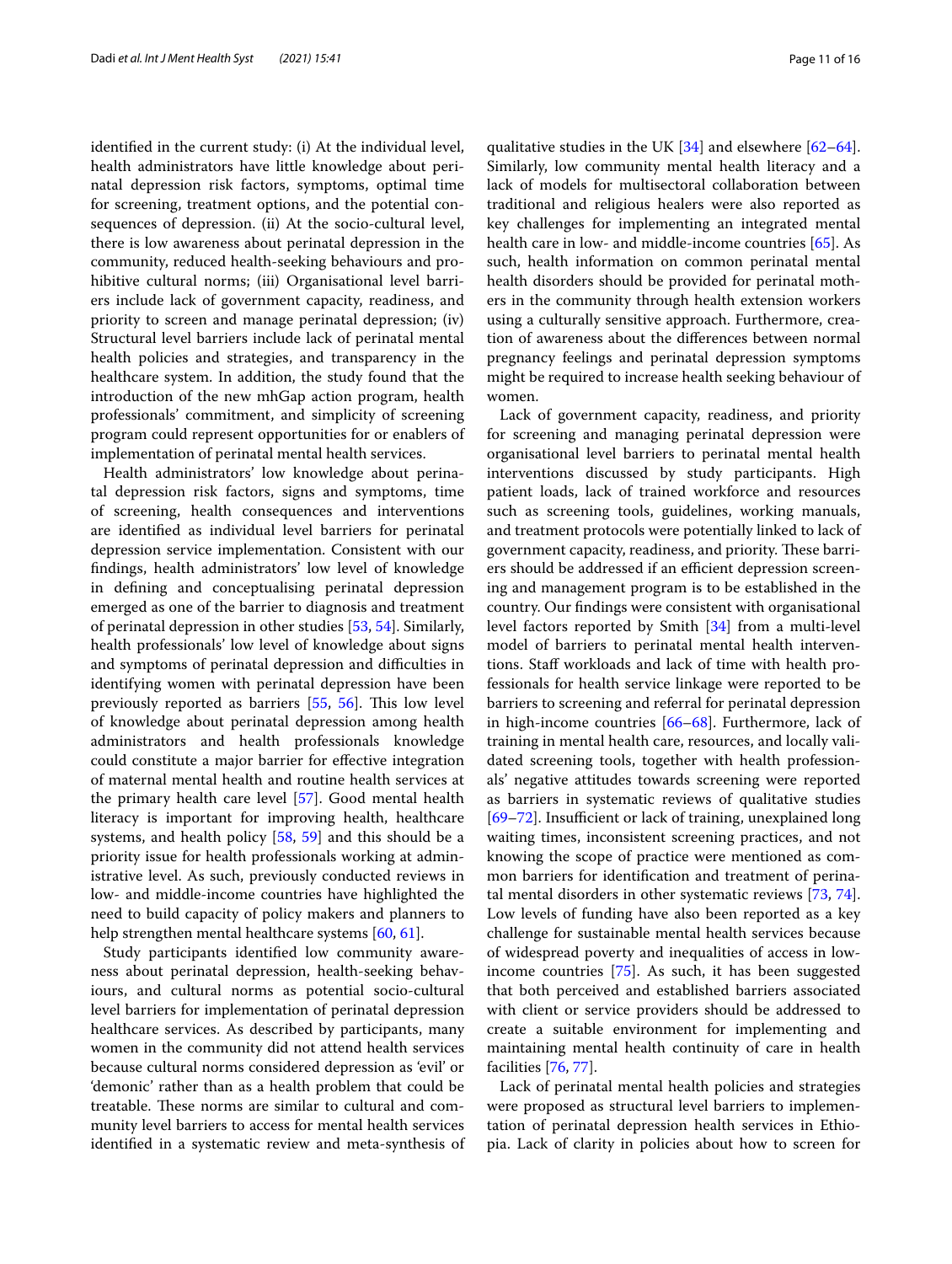perinatal depression, and lack of clear pathways of care for those who had symptoms, were reported as structural level barriers to perinatal mental health interventions in a systematic review of qualitative studies  $[34]$  $[34]$ . The health policy of the government of Ethiopia has a central focus on preventing and treating diseases [\[78](#page-14-21)], but it does not address the issue of perinatal depression. Moreover, in the National Mental Health Strategy developed in 2012, only two paragraphs were devoted to reproductive mental health. There is also a lack of clarity on what should be done and how, and, generally, issues with its implementation have not been well addressed [[50\]](#page-13-38). For example, a situational analysis in fve low- and middle-income countries including Ethiopia revealed a lack of evidence for feasible detection and treatment strategies for mental health disorders  $[72]$  $[72]$  $[72]$ . The probable reason was a lack of priority that possibly emanated from lack of information or data on the burden and consequences of perinatal depression.

The absence of clear pathways in the healthcare system was the other most commonly discussed structural level barrier to implementation of perinatal depression services. This is consistent with structural barriers reported in a multi-level model of barriers of perinatal mental health interventions in high-income countries [[34](#page-13-25)]. Perinatal women with depression symptoms in Malawi proposed that strengthening the healthcare delivery system was the most important issue to address their needs [\[79](#page-14-22)]. Lack of clear work structures or systems for identifying perinatal women with depression and broken referral pathways were identifed as important structural barriers to perinatal mental health intervention in a systematic review  $[62]$  $[62]$ . In another study, structural or system level barriers to perinatal mental health implementation included complex and unclear pathways such as unlinked services, lack of continuity of care, scarcity of referral resources, and complex bureaucratic procedures [[73\]](#page-14-16).

Several studies have indicated that perinatal depression is both a complication  $[80]$  $[80]$  and/or a consequence of complications in pregnancy [[81](#page-14-24)[–83](#page-14-25)]. Perinatal depression could be a cause of complications that signifcantly afect pregnancy outcomes [[76](#page-14-19), [84,](#page-14-26) [85\]](#page-14-27), child development, and higher maternal risk of subsequent psychological morbidities [[72,](#page-14-15) [86–](#page-14-28)[89\]](#page-14-29). Screening and providing psychotherapy to perinatal women at higher risk of depression would not signifcantly increase the overall cost of health expenditure in the health care system, and its beneft would outweigh the cost [\[90](#page-14-30)[–92\]](#page-14-31). Antenatal and postnatal depression prevalences as high as 32% [[93](#page-14-32)] and 34% [[5\]](#page-12-4), respectively have been reported in Ethiopia, and perinatal depression is documented as having multifaceted consequences for children [\[8,](#page-13-2) [94](#page-14-33)] and mothers [[95](#page-14-34)]. In this context, the American Psychiatric Association [\[96](#page-15-0)],

College of Obstetrics and Gynaecology [\[97](#page-15-1)], US Preventive Service Task Force [[98\]](#page-15-2), and the World Health Organization [\[99](#page-15-3)] have recommended screening and treatment. The effectiveness of screening and preliminary counselling interventions in preventing perinatal depression has also been documented in recent literature [[90–](#page-14-30)[92\]](#page-14-31). Given this evidence, it is important for the government of Ethiopia to consider the integration of perinatal depression into routine maternal health services by overcoming the current complexities  $[100]$  $[100]$ . The following opportunities and enablers that were discussed by study participants might help to simplify this integration.

Health administrators in this study discussed the introduction of the new mhGap action program, health professionals' commitment, and simplicity of screening programs as enablers or facilitators for perinatal mental health service implementation. This is in line with a qualitative study that explored health professionals' positive attitude towards the integration of mental health services as a facilitator for the acceptability of mental health services for perinatal women in Ethiopia  $[101]$  $[101]$ . The mhGap action program prioritises the integration of mental health services into primary care services, and maternal mental health has been considered as an essential component of this integration  $[51]$  $[51]$ . The mhGap initiative aims to train and use generalist nurses to diagnose and treat mental health disorders at the health centre level, which could potentially help to overcome shortage of human resources. It also aims to increase mental health awareness in the community to improve early detection and treatment. Perinatal women are more likely to be screened when health professionals are sensitive and interested, when there is continuity of care, and women are reassured that depression screening is part of a routine antenatal care [\[63](#page-14-35), [102–](#page-15-6)[104\]](#page-15-7). Similarly, both qualitative and quantitative studies have shown a high level of acceptance of perinatal depression screening by health providers and perinatal patients  $[64, 66, 105, 106]$  $[64, 66, 105, 106]$  $[64, 66, 105, 106]$  $[64, 66, 105, 106]$  $[64, 66, 105, 106]$  $[64, 66, 105, 106]$  $[64, 66, 105, 106]$ . The simplicity of screening programs adds support because any health professional can undertake screening, or the screening tool could be self-administered by mothers [[107\]](#page-15-10), assuming the screening tool is validated and culturally acceptable [[108](#page-15-11), [109\]](#page-15-12).

There are limitations that should be born in mind during the interpretation and use of these fndings for decision making. Some of the younger participants had limited experience, which could afect an in-depth understanding of health policies, programs, and strategies of the country in general and perinatal depression. Although participants were assured of the confdentiality, it is possible that potential introduction of social desirability bias existed with some participants being concerned of their responses being communicated to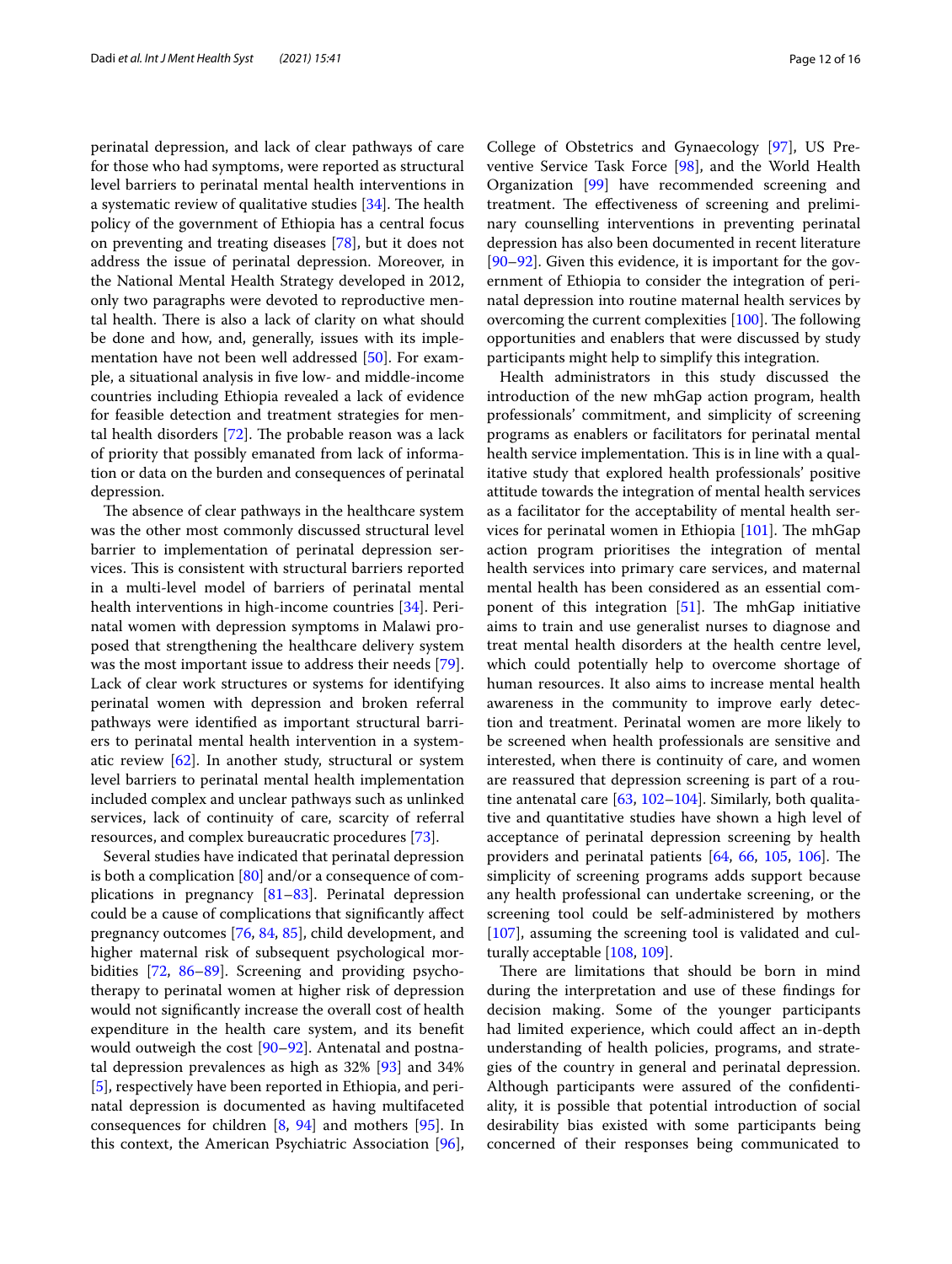higher officials. There was no relationship between the study participants and the researcher prior to the study but there could be researcher bias associated with prior assumption about the research topic. However, to reduce these issues, the interviewer assured the confdentiality of the information they provided, interview was undertaken in private office, and clarified that the role of the interviewer was interviewing and would not have any connection with the health delivery system. At most, the researcher restricted himself from using leading probes toward his assumptions about the problem during data collection and he only analysed and presented information generated from the data. Despite these limitations, this is the frst attempt to explore barriers to and enablers of perinatal depression service implementation in Ethiopia. As such, the fndings will therefore be useful to health planners, researchers, partners and, ultimately, perinatal women and their infants.

# **Conclusions and recommendations**

This study aimed to identify barriers and enablers to the provision of perinatal mental health services in Ethiopia. The study identified health administrators' low literacy about perinatal depression as an individual level barrier; community low awareness, health-seeking behaviours and cultural norms about perinatal depression as sociocultural level barriers; lack of government capacity, readiness, and priority for screening and managing perinatal depression as organisational level barriers; and lack of perinatal mental health policies, strategies, and healthcare systems as structural level barriers for perinatal mental health service implementations in Ethiopia. On the other hand, introduction of the new mhGap action program, health professionals' commitment to providing efective services, and simplicity of screening programs were identifed as potential enablers or facilitators for perinatal mental health service implementation. Building the capacity of policy makers and planners should be a frst step in mental healthcare system building related to perinatal depression in Ethiopia. Strengthening the mental healthcare system and governance to produce clear mental health policies, programs, strategies, structures, and legislative framework is mandatory for efective integration of maternal mental health care with routine maternal health services in Ethiopia.

**.**

WHO: World Health Organization; DSM-IV: Diagnostic and Statistical Manual of Mental Disorder; AND: Antenatal Depression; EPDS: Edinburgh Postnatal Depression Scale; SBRC: Social and Behavioral Research Ethics Committee.

#### **Acknowledgements**

We are grateful to all study participants, supervisors and health administrators at diferent level and their family.

#### **Authors' contributions**

Conceptualization: AFD, LM, ERM; Formal analysis: AFD; Investigation: AFD, LM, ERM, TA; Methodology: AFD, LM, ERM, TA; Software: AFD; Validation: AFD, LM, ERM, TA; Writing original draft: AFD; Writing review & editing: AFD, LM, ERM, TA**.**  All authors read and approved the fnal manuscript.

#### **Funding**

This research received no specifc grant from any funding agency in the public, commercial or not-for-proft sectors.

## **Availability of data and materials**

The datasets used and/or analysed during the current study available from the corresponding author on reasonable request as this is part of a PhD work.

#### **Declarations**

#### **Ethics approval and consent to participate**

The research was approved both by the Social and Behavioural Research Ethics Committee of the Flinders University, Australia (reference number 7959, 2018) and the Institutional Review Board of the University of Gondar (reference number O/V/P/RCS/05/1601, 2018). All methods were carried out in accordance with relevant guidelines and regulations. Study participants were informed about the purpose, objectives, and their right to decline participation or withdraw from participation at any time. Informed consent was obtained from each participant. Privacy and confdentiality were maintained throughout the study.

#### **Consent for publication**

Not applicable.

#### **Competing interests**

The authors declare that they have no competing interests.

#### **Author details**

<sup>1</sup> College of Medicine and Public Health, Flinders University, Health Sciences Building, Sturt Road, Bedford Park, Adelaide, SA 5042, Australia. <sup>2</sup> Department of Epidemiology and Biostatistics, Institute of Public Health, College of Medicine and Health Sciences, University of Gondar, Gondar, Ethiopia.<sup>3</sup> Department of Health Education and Behavioural Sciences, Institute of Public Health, College of Medicine and Health Sciences, University of Gondar, Gondar, Ethiopia.

#### Received: 30 December 2020 Accepted: 27 April 2021 Published online: 05 May 2021

#### <span id="page-12-0"></span>**References**

- 1. Dadi AF, Miller ER, Bisetegn TA, Mwanri L. Global burden of antenatal depression and its association with adverse birth outcomes: an umbrella review. BMC Public Health. 2020;20(1):173.
- <span id="page-12-1"></span>2. Fekadu Dadi A, Miller ER, Mwanri L. Antenatal depression and its association with adverse birth outcomes in low and middleincome countries: a systematic review and meta-analysis. PLoS ONE. 2020;15(1):e0227323.
- <span id="page-12-2"></span>3. Zegeye A, Alebel A, Gebrie A, Tesfaye B, Belay YA, Adane F, et al. Prevalence and determinants of antenatal depression among pregnant women in Ethiopia: a systematic review and meta-analysis. BMC Pregnancy Childbirth. 2018;18(1):462.
- <span id="page-12-3"></span>4. Azale T, Fekadu A, Hanlon C. Postpartum depressive symptoms in the context of high social adversity and reproductive health threats: a population-based study. Int J Ment Health Syst. 2018;12:42.
- <span id="page-12-4"></span>5. Kerie S, Menberu M, Niguse W. Prevalence and associated factors of postpartum depression in Southwest, Ethiopia, 2017: a cross-sectional study. BMC Res Notes. 2018;11(1):623.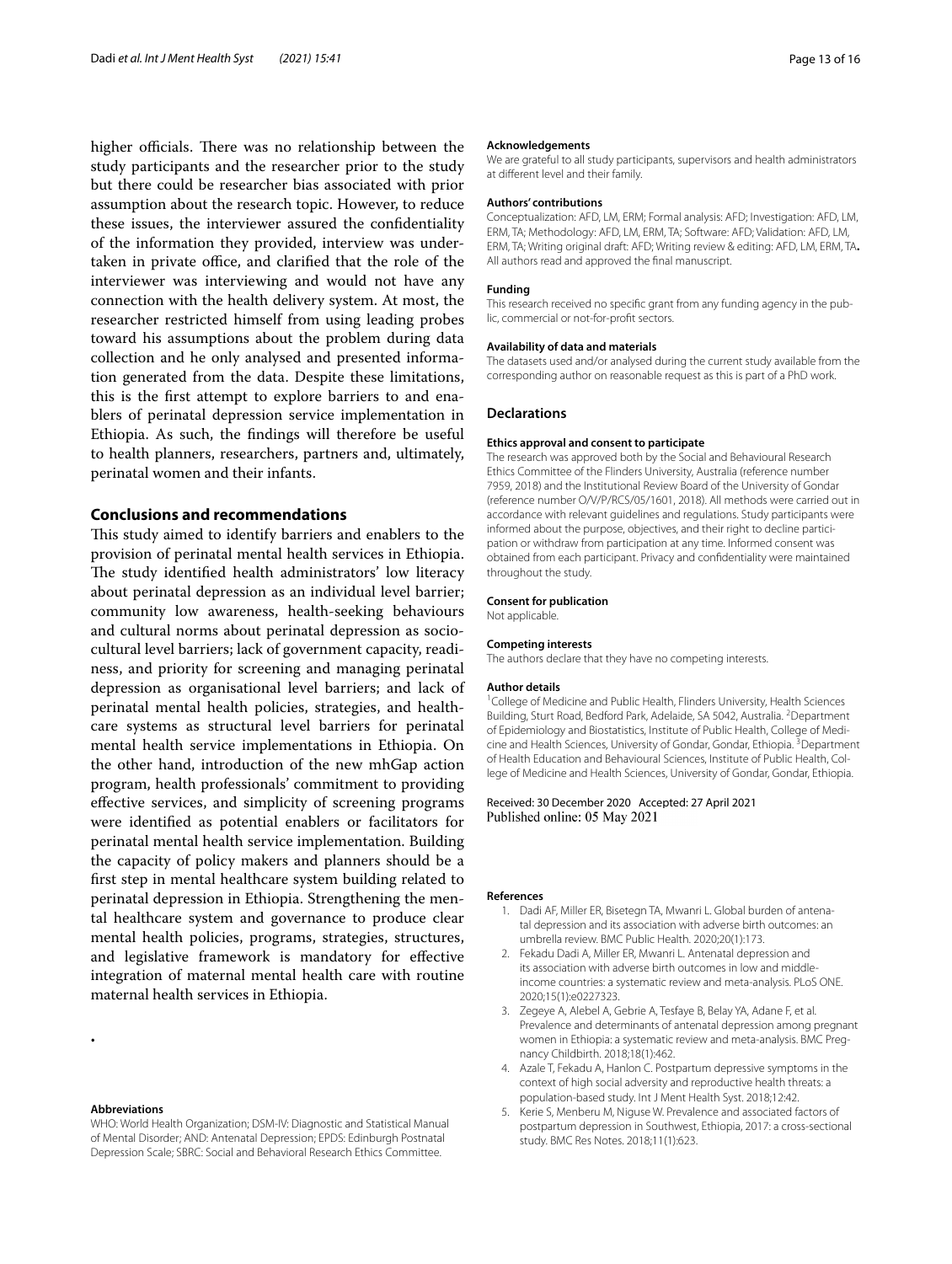- <span id="page-13-0"></span>6. Bitew T, Hanlon C, Kebede E, Honikman S, Fekadu A. Antenatal depressive symptoms and perinatal complications: a prospective study in rural Ethiopia. BMC Psychiatry. 2017;17(1):301.
- <span id="page-13-1"></span>7. Lewis AJ, Austin E, Galbally M. Prenatal maternal mental health and fetal growth restriction: a systematic review. J Dev Orig Health Dis. 2016;7(4):416–28.
- <span id="page-13-2"></span>8. Aktar E, Qu J, Lawrence PJ, Tollenaar MS, Elzinga BM, Bogels SM. Fetal and infant outcomes in the ofspring of parents with perinatal mental disorders: earliest infuences. Front Psychiatry. 2019;10:391.
- <span id="page-13-3"></span>9. Donaldson F. Postnatal depression and infant feeding: a review of the evidence. Br J Midwifery. 2011;19(10):619–24.
- <span id="page-13-4"></span>10. de Jager E, Skouteris H, Broadbent J, Amir L, Mellor K. Psychosocial correlates of exclusive breastfeeding: a systematic review. Midwifery. 2013;29(5):506–18.
- <span id="page-13-5"></span>11. Mekonnen H, Medhin G, Tomlinson M, Alem A, Prince M, Hanlon C. Impact of maternal common mental disorders on child educational outcomes at 7 and 9 years: a population-based cohort study in Ethiopia. BMJ Open. 2018;8(1):e018916.
- <span id="page-13-6"></span>12. Myers S, Johns SE. Postnatal depression is associated with detrimental life-long and multi-generational impacts on relationship quality. PeerJ. 2018;6:e4305.
- <span id="page-13-7"></span>13. Gausia K, Moran AC, Ali M, Ryder D, Fisher C, Koblinsky M. Psychological and social consequences among mothers sufering from perinatal loss: perspective from a low income country. BMC Public Health. 2011;11(1):451.
- <span id="page-13-8"></span>14. Saxena S, Funk M, Chisholm D. Comprehensive mental health action plan 2013–2020. EMHJ. 2015;21(7):461–3.
- 15. Lund C, Tomlinson M, De Silva M, Fekadu A, Shidhaye R, Jordans M, et al. PRIME: a programme to reduce the treatment gap for mental disorders in fve low-and middle-income countries. PLoS Med. 2012;9(12):e1001359.
- 16. World Health Organization. mhGAP intervention guide for mental, neurological and substance use disorders in non-specialized health settings: mental health Gap Action Programme ( mhGAP)–version 2.0. Geneva: World Health Organization; 2016.
- 17. Dua T, Barbui C, Clark N, Fleischmann A, Poznyak V, van Ommeren M, et al. Evidence-based guidelines for mental, neurological, and substance use disorders in low-and middle-income countries: summary of WHO recommendations. PLoS Med. 2011;8(11):e1001122.
- <span id="page-13-9"></span>18. Semrau M, Evans-Lacko S, Alem A, Ayuso-Mateos JL, Chisholm D, Gureje O, et al. Strengthening mental health systems in low- and middleincome countries: the Emerald programme. BMC Med. 2015;13(1):79.
- <span id="page-13-10"></span>19. Hailemariam M, Fekadu A, Medhin G, Prince M, Hanlon C. Equitable access to mental healthcare integrated in primary care for people with severe mental disorders in rural Ethiopia: a community-based crosssectional study. Int J Ment Heal Syst. 2019;13(1):78.
- <span id="page-13-11"></span>20. Azale T, Fekadu A, Hanlon C. Treatment gap and help-seeking for postpartum depression in a rural African setting. BMC Psychiatry. 2016;16(1):196.
- <span id="page-13-12"></span>21. Rodrigues M, Patel V, Jaswal S, De Souza N. Listening to mothers: qualitative studies on motherhood and depression from Goa. India Social science & medicine. 2003;57(10):1797–806.
- <span id="page-13-13"></span>22. Nakku JEM, Okello ES, Kizza D, Honikman S, Ssebunnya J, Ndyanabangi S, et al. Perinatal mental health care in a rural African district, Uganda: a qualitative study of barriers, facilitators and needs. BMC Health Serv Res. 2016;16(1):295.
- <span id="page-13-14"></span>23. Berhane Y, Gossaye Y, Emmelin M, Hogberg U. Women's health in a rural setting in societal transition in Ethiopia. Soc Sci Med. 2001;53(11):1525–39.
- <span id="page-13-15"></span>Hanlon C, Whitley R, Wondimagegn D, Alem A, Prince M. Postnatal mental distress in relation to the sociocultural practices of childbirth: an exploratory qualitative study from Ethiopia. Soc Sci Med. 2009;69(8):1211–9.
- <span id="page-13-16"></span>25. World Health Organization. Global action plan for the prevention and control of noncommunicable diseases 2013–2020. Geneva: World Health Organization; 2013.
- <span id="page-13-17"></span>26. Rahman A, Surkan PJ, Cayetano CE, Rwagatare P, Dickson KE. Grand challenges: integrating maternal mental health into maternal and child health programmes. PLoS Med. 2013;10(5):e1001442.
- <span id="page-13-18"></span>27. Baron EC, Hanlon C, Mall S, Honikman S, Breuer E, Kathree T, et al. Maternal mental health in primary care in fve low- and middle-income countries: a situational analysis. BMC Health Serv Res. 2016;16:53.
- <span id="page-13-19"></span>28. Thornicroft G, Alem A, Dos Santos RA, Barley E, Drake RE, Gregorio G, et al. WPA guidance on steps, obstacles and mistakes to avoid in the implementation of community mental health care. World Psychiatry. 2010;9(2):67–77.
- <span id="page-13-20"></span>29. Savigny D de, Adam T. Systems thinking for health system strengthening. In: Alliance for health policy and systems research. Geneva: WHO; 2009.
- <span id="page-13-21"></span>30. Lund C, Tomlinson M, De Silva M, Fekadu A, Shidhaye R, Jordans M, et al. PRIME: a programme to reduce the treatment gap for mental disorders in fve low- and middle-income countries. PLoS Med. 2012;9(12):e1001359.
- <span id="page-13-22"></span>31. Semrau M, Evans-Lacko S, Alem A, Ayuso-Mateos JL, Chisholm D, Gureje O, et al. Strengthening mental health systems in low- and middleincome countries: the Emerald programme. BMC Med. 2015;13:79.
- <span id="page-13-23"></span>32. Hanlon C, Alem A, Lund C, Hailemariam D, Assefa E, Giorgis TW, et al. Moving towards universal health coverage for mental disorders in Ethiopia. Int J Ment Heal Syst. 2019;13(1):11.
- <span id="page-13-24"></span>33. Hanlon C, Eshetu T, Alemayehu D, Fekadu A, Semrau M, Thornicroft G, et al. Health system governance to support scale up of mental health care in Ethiopia: a qualitative study. Int J Ment Heal Syst. 2017;11(1):38.
- <span id="page-13-25"></span>34. Sambrook Smith M, Lawrence V, Sadler E, Easter A. Barriers to accessing mental health services for women with perinatal mental illness: systematic review and meta-synthesis of qualitative studies in the UK. BMJ Open. 2019;9(1):e024803.
- <span id="page-13-26"></span>35. FDRE. Constitution of the Federal Democratic Republic of Ethiopia. Federal Negarit Gazeta. 1995;1(1):73–142.
- <span id="page-13-27"></span>36. Higginbottom G, Liamputtong P. Participatory qualitative research methodologies in health. London: Sage; 2015.
- <span id="page-13-28"></span>37. Bazeley P. Qualitative data analysis: practical strategies. London: Sage; 2013.
- <span id="page-13-29"></span>38. Hennink M, Hutter I, Bailey A. Qualitative research methods. London: Sage; 2010.
- <span id="page-13-30"></span>39. Creswell JW. Research design: qualitative. Quantitative, and mixed methods. 2003.
- <span id="page-13-31"></span>40. Braun V, Clarke V. Successful qualitative research: A practical guide for beginners. London: Sage; 2013.
- 41. Creswell JW, Hanson WE, Clark Plano VL. Morales AJTcp. Qual Res Designs. 2007;35(2):236–64.
- <span id="page-13-32"></span>42. Liamputtong PJ. Qualitative data analysis: conceptual and practical considerations. Health Promot J Aust. 2009;20(2):133–9.
- <span id="page-13-33"></span>43. Welsh E, editor Dealing with data: Using NVivo in the qualitative data analysis process. Forum qualitative sozialforschung/Forum: qualitative social research; 2002.
- <span id="page-13-34"></span>44. Vaismoradi M, Turunen H, Bondas T. Content analysis and thematic analysis: Implications for conducting a qualitative descriptive study. Nurs Health Sci. 2013;15(3):398–405.
- <span id="page-13-35"></span>45. Creswell JW, Creswell JD. Research design: qualitative, quantitative, and mixed methods approaches. London: Sage publications; 2017.
- 46. Pope C, Ziebland S, Mays N. Analysing qualitative data. BMJ. 2000;320(7227):114–6.
- 47. Srivastava P, Hopwood N. A practical iterative framework for qualitative data analysis. Int J Qual Methods. 2009;8(1):76–84.
- <span id="page-13-36"></span>48. Smith J, Firth J. Qualitative data analysis: the framework approach. Nurse Res. 2011;18(2):52–62.
- <span id="page-13-37"></span>49. Kleinbaum DG, Morgenstern H, Kupper LL. Selection, Bias In Epidemiologic Studies12. Am J Epidemiol. 1981;113(4):452–63.
- <span id="page-13-38"></span>50. Bradshaw C, Atkinson S, Doody O. Employing a qualitative description approach in health care research. Glob Qual Nurs Res. 2017. [https://doi.](https://doi.org/10.1177/2333393617742282) [org/10.1177/2333393617742282.](https://doi.org/10.1177/2333393617742282)
- <span id="page-13-39"></span>51. World Health Organization. mhGAP: Mental Health Gap Action Programme: scaling up care for mental, neurological and substance use disorders. Geneva: World Health Organization; 2008.
- <span id="page-13-40"></span>52. Petersen I, Marais D, Abdulmalik J, Ahuja S, Alem A, Chisholm D, et al. Strengthening mental health system governance in six low- and middle-income countries in Africa and South Asia: challenges, needs and potential strategies. Health Policy Plan. 2017;32(5):699–709.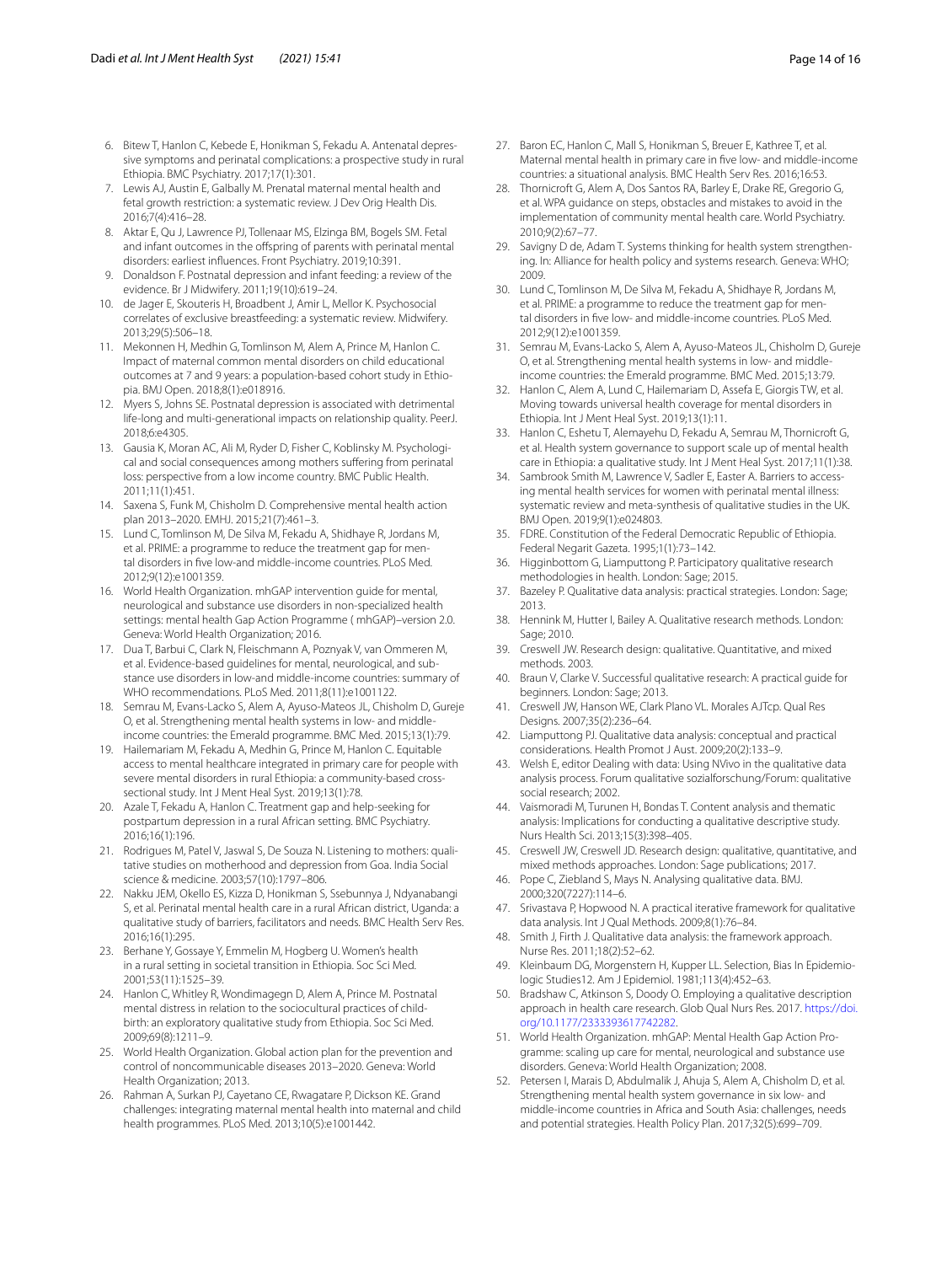- <span id="page-14-0"></span>53. Place JMS, Billings DL, Blake CE, Frongillo EA, Mann JR, Decastro F. Conceptualizations of postpartum depression by public-sector health care providers in Mexico. Qual Health Res. 2015;25(4):551–68.
- <span id="page-14-1"></span>54. Buist A, Bilszta J, Milgrom J, Barnett B, Hayes B, Austin MP. Health professional's knowledge and awareness of perinatal depression: results of a national survey. Women and Birth. 2006;19(1):11–6.
- <span id="page-14-2"></span>55. Edge D. Falling through the net - black and minority ethnic women and perinatal mental healthcare: health professionals' views. Gen Hosp Psychiatry. 2010;32(1):17–25.
- <span id="page-14-3"></span>56. Nasir LS, Al-Qutob R. Barriers to the diagnosis and treatment of depression in Jordan. A nationwide qualitative study. J Am Board Fam Pract. 2005;18(2):125–31.
- <span id="page-14-4"></span>57. Ng'oma M, Bitew T, Kaiyo-Utete M, Hanlon C, Honikman S, Stewart RC. Perinatal mental health around the world: priorities for research and service development in Africa. BJPsych Int. 2020;17:56–9.
- <span id="page-14-5"></span>58. Hernandez LM. Health literacy: improving health, health systems, and health policy around the world: workshop summary. Washington: National Academies Press; 2013.
- <span id="page-14-6"></span>59. Paasche-Orlow MK, Wolf MS. The causal pathways linking health literacy to health outcomes. Am J Health Behav. 2007;31(Suppl 1):S19-26.
- <span id="page-14-7"></span>60. Keynejad R, Semrau M, Toynbee M, Evans-Lacko S, Lund C, Gureje O, et al. Building the capacity of policy-makers and planners to strengthen mental health systems in low- and middle-income countries: a systematic review. BMC Health Serv Res. 2016;16(1):601.
- <span id="page-14-8"></span>61. Petersen I, Lund C, Stein DJ. Optimizing mental health services in low-income and middle-income countries. Curr Opin Psychiatry. 2011;24(4):318–23.
- <span id="page-14-9"></span>62. Viveiros CJ, Darling EK. Barriers and facilitators of accessing perinatal mental health services: the perspectives of women receiving continuity of care midwifery. Midwifery. 2018;65:8–15.
- <span id="page-14-35"></span>63. Kingston D, Austin MP, Heaman M, McDonald S, Lasiuk G, Sword W, et al. Barriers and facilitators of mental health screening in pregnancy. J Afect Disord. 2015;186:350–7.
- <span id="page-14-10"></span>64. Kingston DE, Biringer A, McDonald SW, Heaman MI, Lasiuk GC, Hegadoren KM, et al. Preferences for mental health screening among pregnant women: a cross-sectional study. Am J Prev Med. 2015;49(4):e35-43.
- <span id="page-14-11"></span>65. Hanlon C, Luitel NP, Kathree T, Murhar V, Shrivasta S, Medhin G, et al. Challenges and opportunities for implementing integrated mental health care: a district level situation analysis from fve low- and middleincome countries. PLoS ONE. 2014;9(2):e88437.
- <span id="page-14-12"></span>66. Nagle U, Farrelly M. Women's views and experiences of having their mental health needs considered in the perinatal period. Midwifery. 2018;66:79–87.
- 67. Byatt N, Simas TA, Lundquist RS, Johnson JV, Ziedonis DM. Strategies for improving perinatal depression treatment in North American outpatient obstetric settings. J Psychosom Obstet Gynaecol. 2012;33(4):143–61.
- <span id="page-14-13"></span>68. Kim JJ, La Porte LM, Corcoran M, Magasi S, Batza J, Silver RK. Barriers to mental health treatment among obstetric patients at risk for depression. Am J Obstet Gynecol. 2010;202(3):312.e1-5.
- <span id="page-14-14"></span>69. January J, Chimbari MJ. Opportunities and obstacles to screening for perinatal depression among women in Zimbabwe: a narrative review of literature. S Afr J Psychiatr. 2018;24:1127.
- 70. Goldin Evans M, Phillippi S, Gee RE. Examining the screening practices of physicians for postpartum depression: implications for improving health outcomes. Womens Health Issues. 2015;25(6):703–10.
- 71. Glasser S, Levinson D, Bina R, Munitz H, Horev Z, Kaplan G. Primary care physicians' attitudes toward postpartum depression: is it part of their job? J Prim Care Community Health. 2016;7(1):24–9.
- <span id="page-14-15"></span>72. Baron EC, Hanlon C, Mall S, Honikman S, Breuer E, Kathree T, et al. Maternal mental health in primary care in fve low- and middle-income countries: a situational analysis. BMC Health Serv Res. 2016. [https://doi.](https://doi.org/10.1186/s12913-016-1291-z) [org/10.1186/s12913-016-1291-z](https://doi.org/10.1186/s12913-016-1291-z).
- <span id="page-14-16"></span>73. Bayrampour H, Hapsari AP, Pavlovic J. Barriers to addressing perinatal mental health issues in midwifery settings. Midwifery. 2018;59:47–58.
- <span id="page-14-17"></span>74. Viveiros CJ, Darling EK. Perceptions of barriers to accessing perinatal mental health care in midwifery: A scoping review. Midwifery. 2019;70:106–18.
- <span id="page-14-18"></span>75. Chisholm D, Docrat S, Abdulmalik J, Alem A, Gureje O, Gurung D, et al. Mental health fnancing challenges, opportunities and strategies in

low- and middle-income countries: fndings from the Emerald project. BJPsych Open. 2019;5(5):e68.

- <span id="page-14-19"></span>76. Abazarnejad T, Ahmadi A, Nouhi E, Mirzaee M, Atghai M. Efectiveness of psycho-educational counseling on anxiety in preeclampsia. Trends Psychiatry Psychother. 2019. [https://doi.org/10.1590/](https://doi.org/10.1590/2237-6089-2017-0134) [2237-6089-2017-0134](https://doi.org/10.1590/2237-6089-2017-0134).
- <span id="page-14-20"></span>77. World Health Organization. WHO recommendations on antenatal care for a positive pregnancy experience. Geneva: World Health Organization; 2016.
- <span id="page-14-21"></span>78. Federal Democratic Republic of Ethiopia Ministry of Health. Health policy of the transitional government of Ethiopia. Addis Ababa: Federal Democratic Republic of Ethiopia Ministry of Health; 1993.
- <span id="page-14-22"></span>79. Ng'oma M, Meltzer-Brody S, Chirwa E, Stewart RC. "Passing through difficult times": Perceptions of perinatal depression and treatment needs in Malawi—a qualitative study to inform the development of a culturally sensitive intervention. PLoS ONE. 2019;14(6):e0217102.
- <span id="page-14-23"></span>80. Dubreucq M, Jourdan S, Poizat A, Dubreucq J. Ressenti des sagesfemmes dans la prise en charge en suites de couche des patientes avec troubles psychiques sévères : une analyse qualitative. Encéphale. 2019. <https://doi.org/10.1016/j.encep.2019.07.009>.
- <span id="page-14-24"></span>81. Koutra K, Vassilaki M, Georgiou V, Koutis A, Bitsios P, Kogevinas M, et al. Pregnancy, perinatal and postpartum complications as determinants of postpartum depression: the Rhea mother-child cohort in Crete. Greece Epidemiol Psychiatr Sci. 2018;27(3):244–55.
- 82. Blom E, Jansen P, Verhulst F, Hofman A, Raat H, Jaddoe V, et al. Perinatal complications increase the risk of postpartum depression. The Generation R Study. 2010;117(11):1390–8.
- <span id="page-14-25"></span>83. Asghari E, Faramarzi M, Mohammmadi AK. The effect of cognitive behavioural therapy on anxiety, depression and stress in women with preeclampsia. J Clin Diagn Res. 2016;10(11):QC4–7.
- <span id="page-14-26"></span>84. Yu Y, Zhang S, Wang G, Hong X, Mallow EB, Walker SO, et al. The combined association of psychosocial stress and chronic hypertension with preeclampsia. Am J Obstet Gynecol. 2013;209(5):438.e1-e12.
- <span id="page-14-27"></span>85. Grigoriadis S, Graves L, Peer M, Mamisashvili L, Tomlinson G, Vigod SN, et al. Maternal anxiety during pregnancy and the association with adverse perinatal outcomes: systematic review and meta-analysis. J Clin Psychiatry. 2018. <https://doi.org/10.4088/JCP.17r12011>.
- <span id="page-14-28"></span>86. Spyridou A, Schauer M, Ruf-Leuschner M. Prenatal screening for psychosocial risks in a high risk-population in Peru using the KINDEX interview. BMC Pregnancy Childbirth. 2016;16(1):13.
- 87. Zijlmans MAC, Beijers R, Riksen-Walraven MJ, de Weerth C. Maternal late pregnancy anxiety and stress is associated with children's health: a longitudinal study. Stress. 2017;20(5):495–504.
- 88. Huizink AC, Menting B, De Moor MHM, Verhage ML, Kunseler FC, Schuengel C, et al. From prenatal anxiety to parenting stress: a longitudinal study. Arch Womens Ment Health. 2017;20(5):663–72.
- <span id="page-14-29"></span>89. Waqas A, Elhady M, Surya Dila KA, Kaboub F, Van Trinh L, Nhien CH, et al. Association between maternal depression and risk of infant diarrhea: a systematic review and meta-analysis. Public Health. 2018;159:78–88.
- <span id="page-14-30"></span>90. O'Connor E, Senger CA, Henninger ML, Coppola E, Gaynes BN. Interventions to prevent perinatal depression: evidence report and systematic review for the US preventive services task force. JAMA. 2019;321(6):588–601.
- 91. Melville JL, Reed SD, Russo J, Croicu CA, Ludman E, LaRocco-Cockburn A, et al. Improving care for depression in obstetrics and gynecology: a randomized controlled trial. Obstet Gynecol. 2014;123(6):1237–46.
- <span id="page-14-31"></span>92. O'Connor E, Rossom RC, Henninger M, Groom HC, Burda BU. Primary care screening for and treatment of depression in pregnant and postpartum women: evidence report and systematic review for the us preventive services task force. JAMA. 2016;315(4):388–406.
- <span id="page-14-32"></span>93. Mossie TB, Sibhatu AK, Dargie A, Ayele AD. Prevalence of antenatal depressive symptoms and associated factors among pregnant women in Maichew, North Ethiopia: an institution based study. Ethiop J Health Sci. 2017;27(1):59–66.
- <span id="page-14-33"></span>94. Gerstein ED, Njoroge WF, Paul RA, Smyser CD, Rogers CE. Maternal depression and stress in the neonatal intensive care unit: associations with mother—child interactions at age 5 years. J Am Acad Child Adolesc Psychiatry. 2019. <https://doi.org/10.1016/j.jaac.2018.08.016>.
- <span id="page-14-34"></span>Easter A, Howard LM, Sandall J. Recognition and response to lifethreatening situations among women with perinatal mental illness: a qualitative study. BMJ Open. 2019;9(3):e025872.